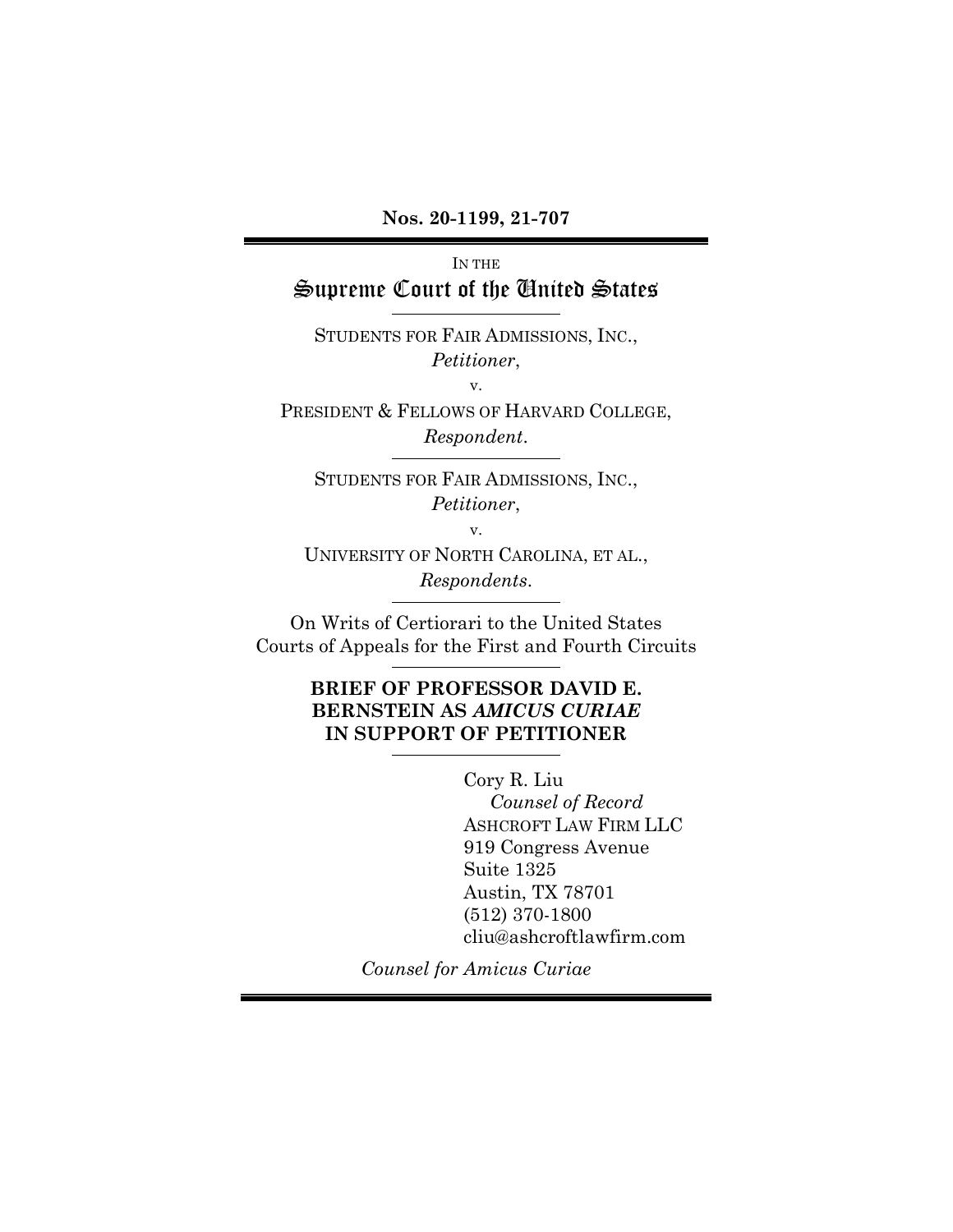# **TABLE OF CONTENTS**

| Harvard and UNC's Racial Categories<br>$\mathbf{I}$                                     |
|-----------------------------------------------------------------------------------------|
| II.<br>An Admissions System that Relies on<br>Self-Identified Race is Inherently Flawed |
|                                                                                         |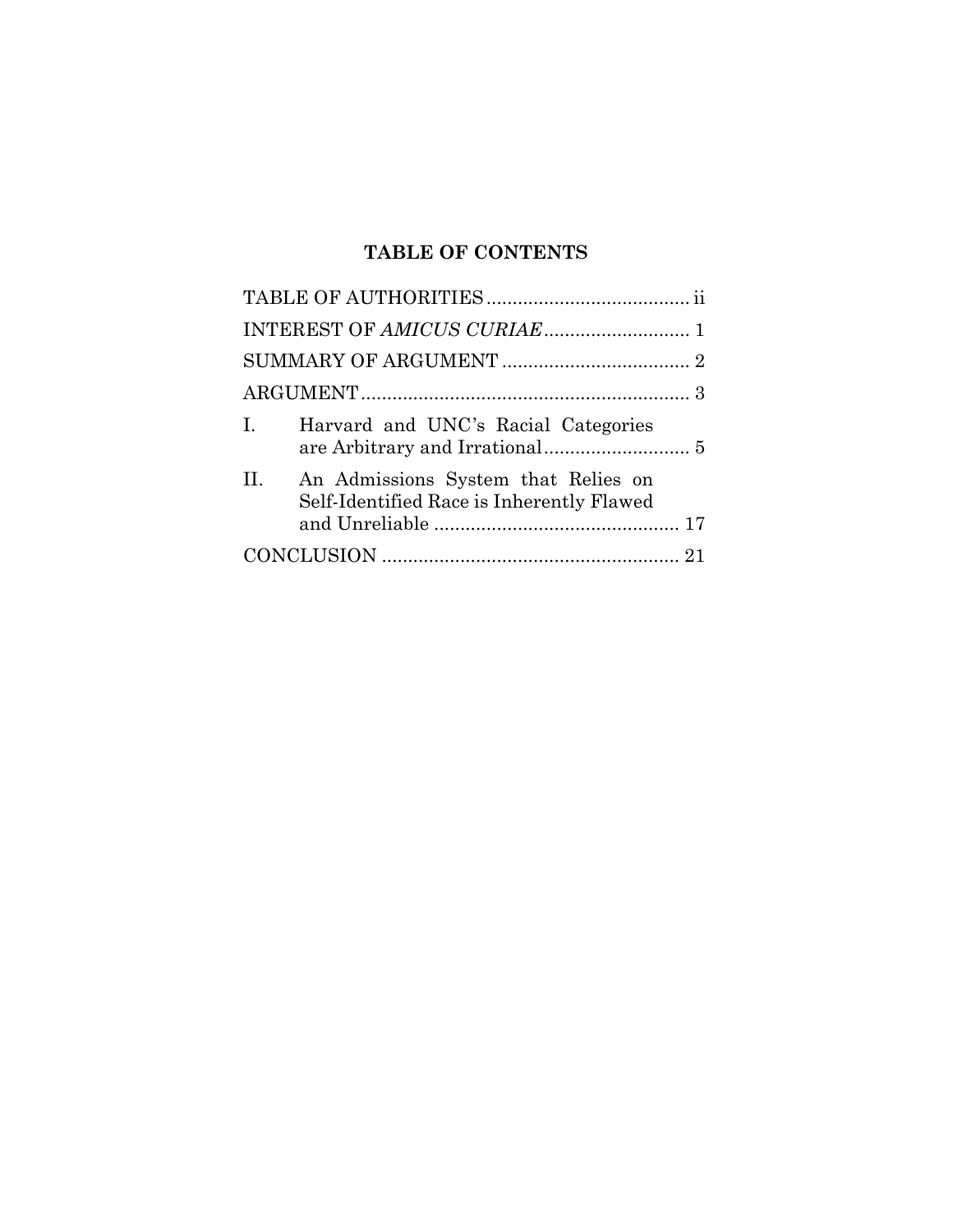## **TABLE OF AUTHORITIES**

## **Cases**

| BAMN v. Regents of the Univ. of Mich.,                                               |
|--------------------------------------------------------------------------------------|
| Builders Ass'n of Greater Chi. v. Cook Cty.,                                         |
| Fisher v. Univ. of Tex. at Austin,                                                   |
| Fisher v. Univ. of Tex. at Austin,<br>644 F.3d 301 (5th Cir. 2011) 11, 12            |
| Fisher v. Univ. of Tex. at Austin,                                                   |
| Grutter v. Bollinger,                                                                |
| In re DCS Elecs., Inc.,<br>SBA No. MSBE-91-10-4-26,                                  |
| In re Kist Corp.,                                                                    |
| In re Lone Cypress Radio Assocs., Inc.,<br>7 FCC Rcd. 4403, 1992 WL 690184 (1992) 13 |
| In re Rothschild-Lynn Legal & Fin. Servs.,<br>SBA No. MSBE-94-10-13-46,              |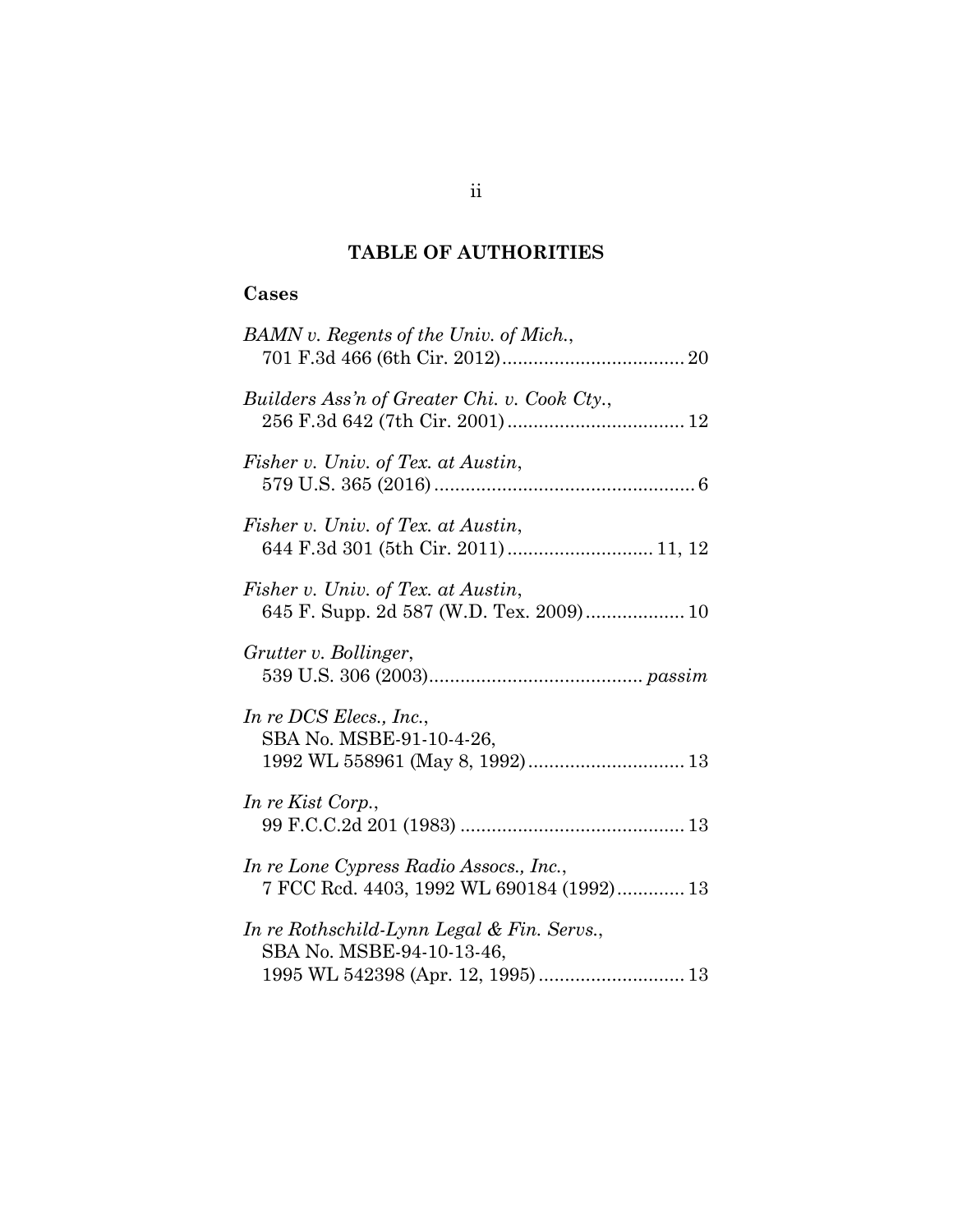| In re Storer Broad. Co.,                                                                                   |
|------------------------------------------------------------------------------------------------------------|
| Lagrua v. Ward,<br>519 N.Y.S.2d 98 (N.Y. Sup. Ct. 1987) 17                                                 |
| LULAC v. Perry,                                                                                            |
| Major Concrete Constr., Inc. v. Erie Cty.,                                                                 |
| Malone v. Civil Serv. Comm'n,                                                                              |
| Marinelli Constr. Corp. v. State,<br>613 N.Y.S.2d 1000 (N.Y. App. Div. 1994) 13                            |
| Orion Ins. Grp. v. Wash. State Office of<br>Minority & Women Bus. Enters.,<br>No. 16-5582, 2017 WL 3387344 |
| Peightal v. Metro. Dade Cty.,                                                                              |
| Plessy v. Ferguson,                                                                                        |
| United Jewish Orgs. of<br>Williamsburg, Inc. v. Carey,                                                     |
| United States v. Thind,                                                                                    |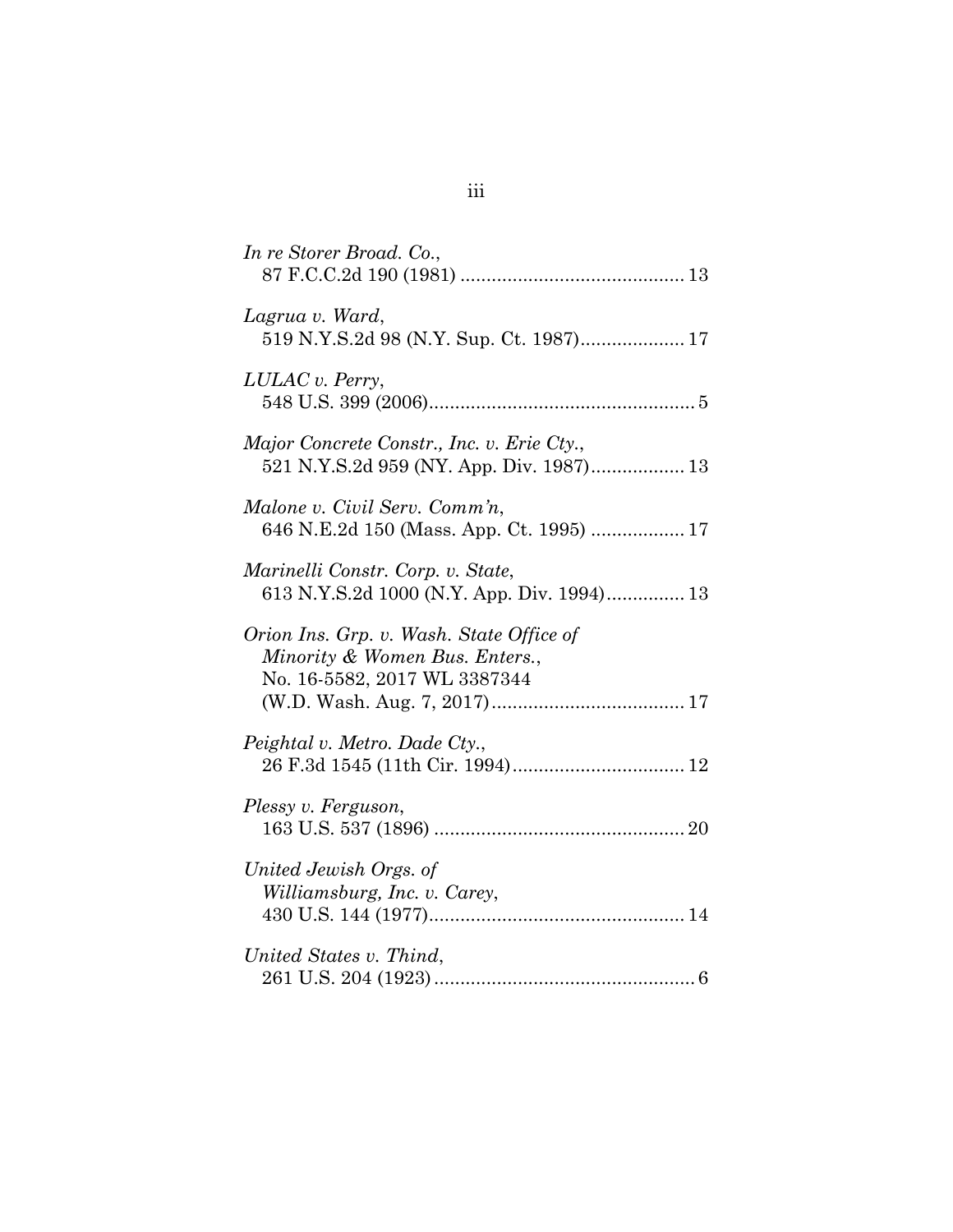# **Other Authorities**

| Aaron Mak, The Price of Admission, SLATE<br>(Dec. 5, 2017), perma.cc/EP9A-XU2S 18                                                                                             |
|-------------------------------------------------------------------------------------------------------------------------------------------------------------------------------|
| About Us, SABA,                                                                                                                                                               |
| D'vera Cohn, Millions of Americans Changed<br>Their Racial or Ethnic Identity from One<br>Census to the Next, PEW RESEARCH CTR.<br>(May 5, 2014), perma.cc/A2F3-KWNF  19      |
| DAVID E. BERNSTEIN, CLASSIFIED: THE<br><b>UNTOLD STORY OF RACIAL CLASSIFICATION</b>                                                                                           |
| David E. Bernstein, The Modern American<br>Law of Race, 94 S. CAL. L. REV. 171 (2021) 3, 7                                                                                    |
| David E. Hayes-Bautista, <i>Identifying</i><br>"Hispanic" Populations: The Influence of<br>Research Methodology Upon Public Policy,<br>70 AM. J. PUB. HEALTH 353 (1980) 14    |
| FED. INTERAGENCY COMM. ON EDUC.,<br><b>REPORT OF THE AD HOC COMMITTEE</b><br>ON RACIAL AND ETHNIC DEFINITIONS<br>OF THE FEDERAL INTERAGENCY<br>COMMITTEE ON EDUCATION (1975), |
|                                                                                                                                                                               |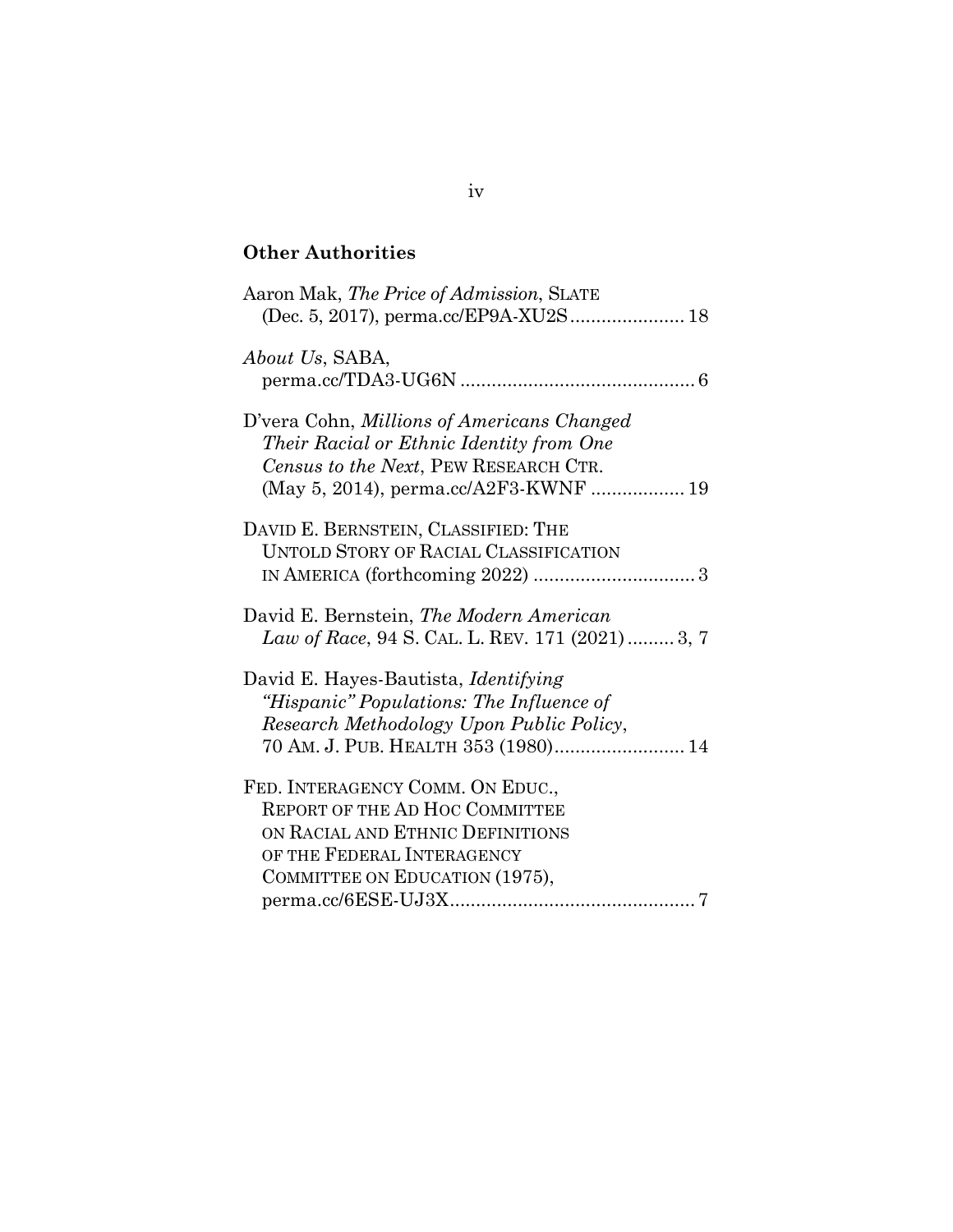| Grant D. Crawford, Cherokee Citizenship    |
|--------------------------------------------|
| Determined by Dawes Rolls, Not DNA,        |
| TAHLEQUAH DAILY PRESS (Nov. 2, 2018),      |
|                                            |
|                                            |
| House of Delegates Resolution No. 102,     |
| ABA (Aug. 8–9, 2011),                      |
|                                            |
|                                            |
| Hugh Davis Graham, The Origins of Official |
| Minority Designation, in THE NEW RACE      |
| <b>QUESTION: HOW THE CENSUS COUNTS</b>     |
|                                            |
| MULTIRACIAL INDIVIDUALS (Joel Perlmann     |
|                                            |
|                                            |
| Jack D. Forbes, The Hispanic Spin:         |
| Party Politics and Governmental            |
| Manipulation of Ethnic Identity,           |
| 19 LATIN AM. PERSP. 59 (1992) 10, 11       |
| JANELLE WONG ET AL., ASIAN AMERICAN        |
| POLITICAL PARTICIPATION: EMERGING          |
| CONSTITUENTS AND THEIR POLITICAL           |
|                                            |
|                                            |
| Jennifer Lee & Karthick Ramakrishnan,      |
| Who Counts as Asian, 43 ETHNIC &           |
|                                            |
|                                            |
| Jesse Washington, Associated Press,        |
| Asian-Americans Fight Stereotypes          |
| Getting Into College, HOUSTON CHRON.       |
|                                            |
| (Dec. 3, 2011), perma.cc/C3QR-F3DC  19     |

v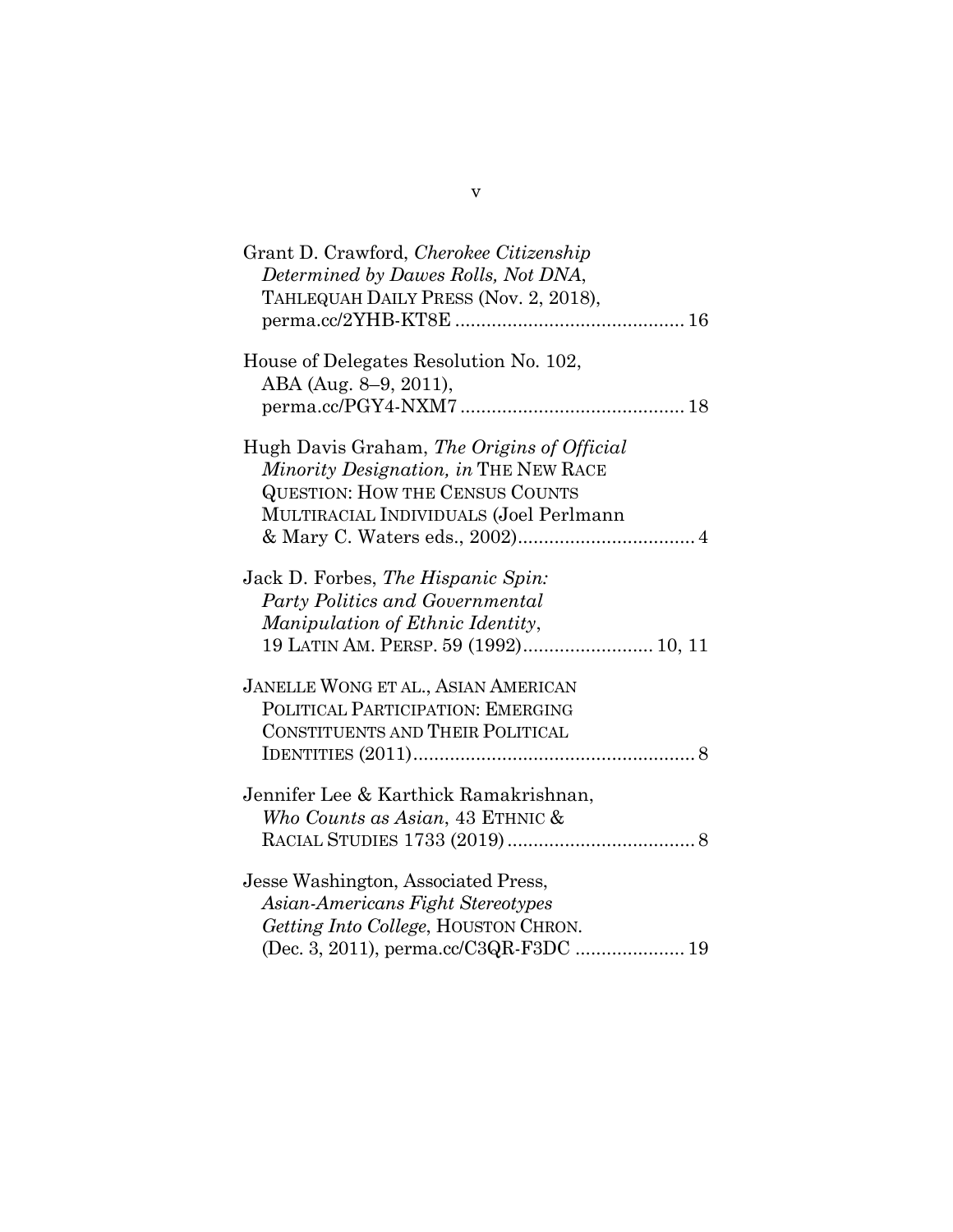| Jonathan Borak et al., Who is Hispanic?<br><b>Implications for Epidemiologic Research</b><br>in the United States, 15 EPIDEMIOLOGY                     |
|--------------------------------------------------------------------------------------------------------------------------------------------------------|
| KEVIN BROWN, BECAUSE OF OUR SUCCESS: THE<br>CHANGING RACIAL AND ETHNIC ANCESTRY OF<br>BLACKS ON AFFIRMATIVE ACTION (2014)  15                          |
| Leah Asmelash, A White Professor Says She Has<br>Been Pretending to be Black for Her Entire<br>Professional Career, CNN (Sept. 4, 2020),               |
| Lulu Garcia-Navarro, For Affirmative Action,<br>Brazil Sets Up Controversial Boards to<br>Determine Race, NPR (Sept. 29, 2016),                        |
| Martha E. Gimenez, Latino/"Hispanic"-<br>Who Needs a Name? The Case Against a<br>Standardized Terminology,<br>19 INT'L J. HEALTH SERVS. 557 (1989)  11 |
| MAXINE P. FISHER, THE INDIANS OF<br>NEW YORK CITY: A STUDY OF IMMIGRANTS                                                                               |
| MICHAEL OMI & HOWARD WINANT, RACIAL<br>FORMATION IN THE UNITED STATES                                                                                  |
| Miranda Oshige McGowan, Diversity of What?,                                                                                                            |

vi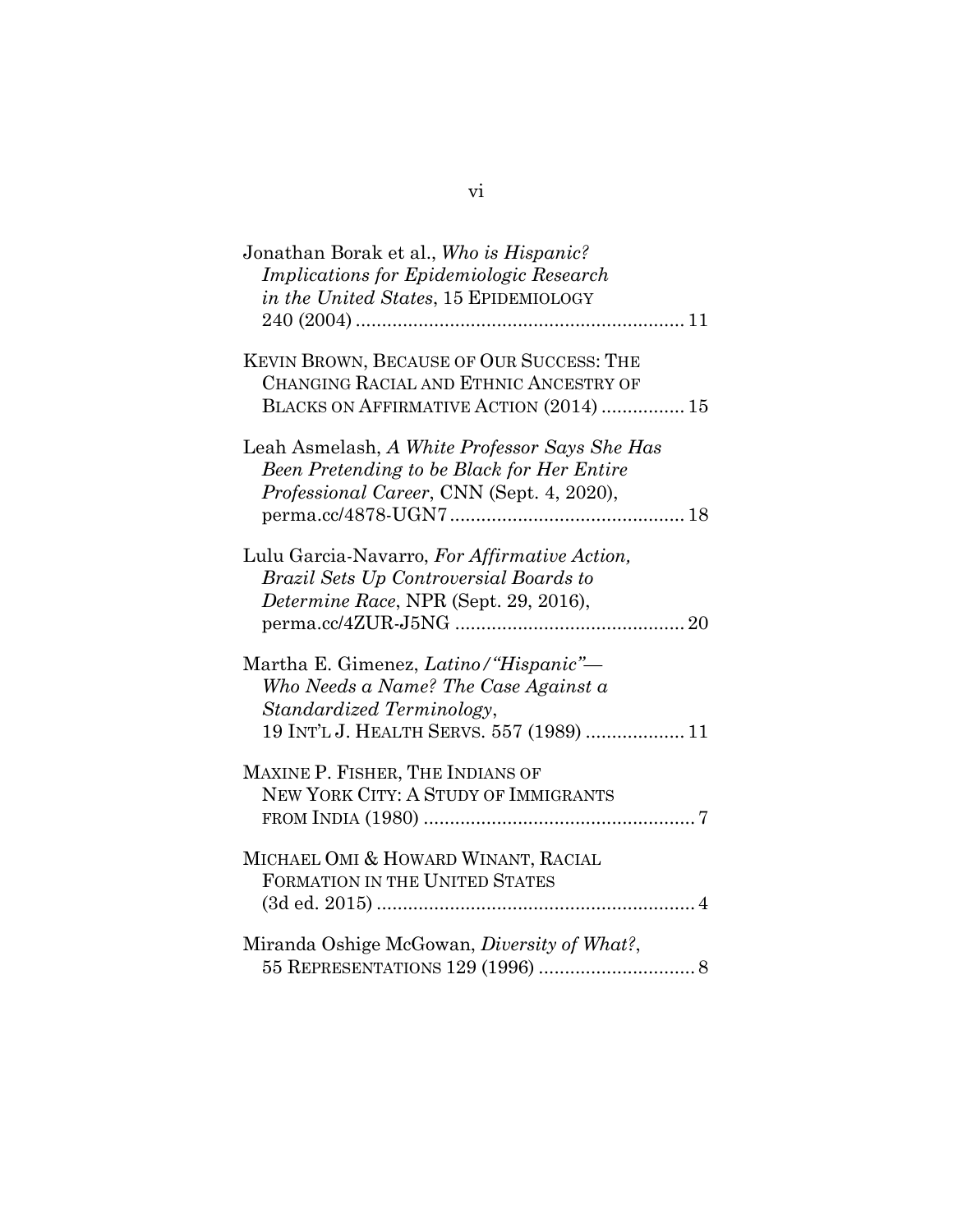| Nikki Graf, <i>Mail-In DNA Test Results Bring</i> |
|---------------------------------------------------|
| Surprises About Family History for Many           |
| Users, PEW RESEARCH CTR. (Aug. 6, 2019),          |
|                                                   |
|                                                   |
| PETER H. SCHUCK, DIVERSITY IN AMERICA:            |
| <b>KEEPING GOVERNMENT AT A SAFE</b>               |
|                                                   |
|                                                   |
| Peter J. Aspinall, Who is Asian? A Category that  |
| Remains Contested in Population and Health        |
| Research, 25 J. PUB. HEALTH MED. 91 (2003) 8      |
|                                                   |
| RAJ S. BHOPAL, MIGRATION, ETHNICITY,              |
| RACE AND HEALTH IN MULTICULTURAL                  |
|                                                   |
|                                                   |
| Sarah Parvini & Ellis Simani, Are Arabs and       |
| Iranians White? Census Says Yes, But Many         |
|                                                   |
| <i>Disagree, L.A. TIMES (Mar. 28, 2019),</i>      |
|                                                   |
|                                                   |
| THE RACHEL DIVIDE (Netflix 2018) 18               |
|                                                   |
| Who We Are, NAPABA,                               |
|                                                   |
|                                                   |
| Rules                                             |

|  | Higher Education Staff Information Report, |  |  |
|--|--------------------------------------------|--|--|
|  |                                            |  |  |

# vii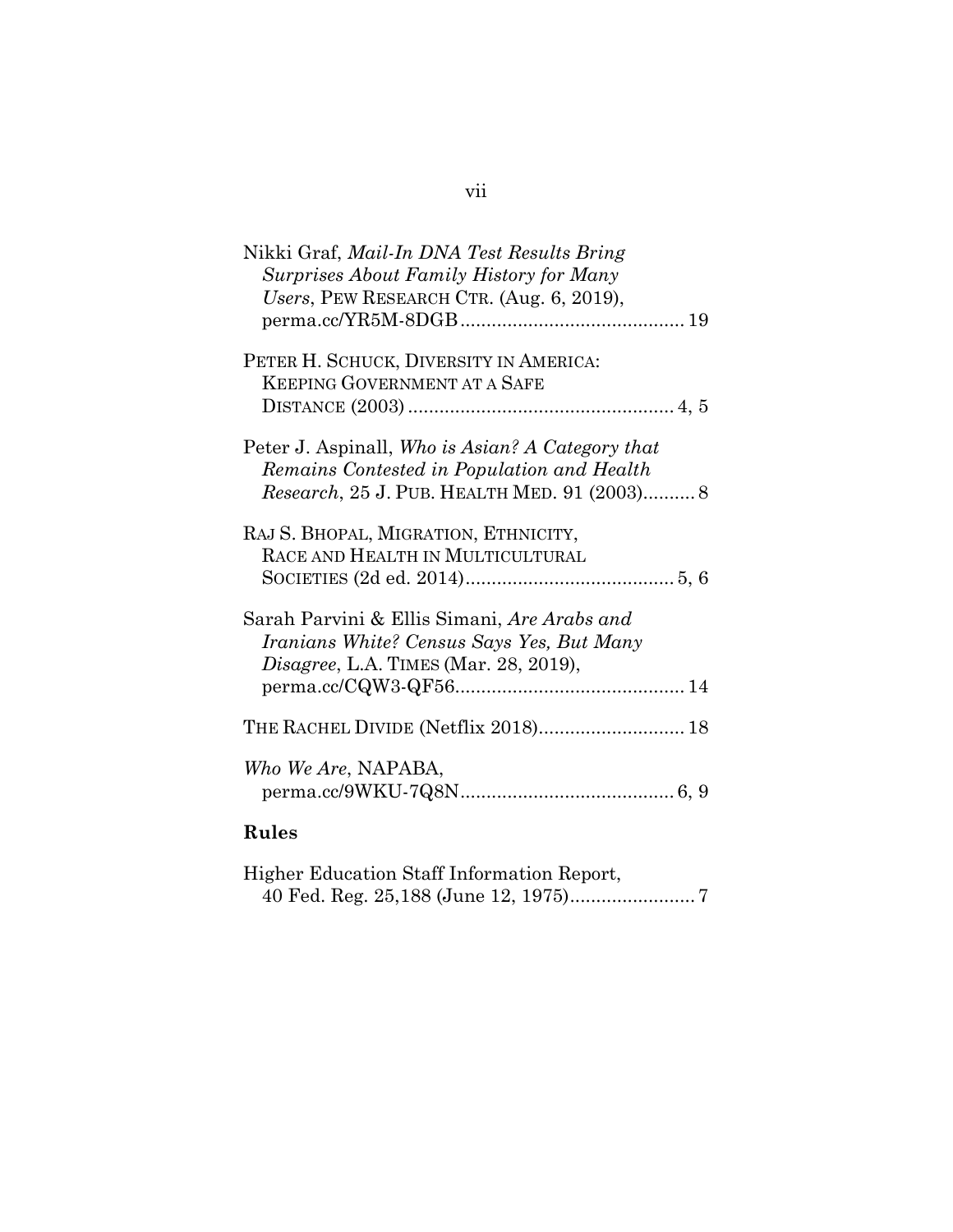| Participation by Disadvantaged Business            |
|----------------------------------------------------|
| Enterprise in Department of Transportation         |
| Programs, 62 Fed. Reg. 29,548                      |
|                                                    |
| Revisions to the Standards for the Classification  |
| of Federal Data on Race and Ethnicity,             |
|                                                    |
| Transfer of Responsibility for Certain Statistical |
| Standards from OMB to Commerce,                    |
|                                                    |

# viii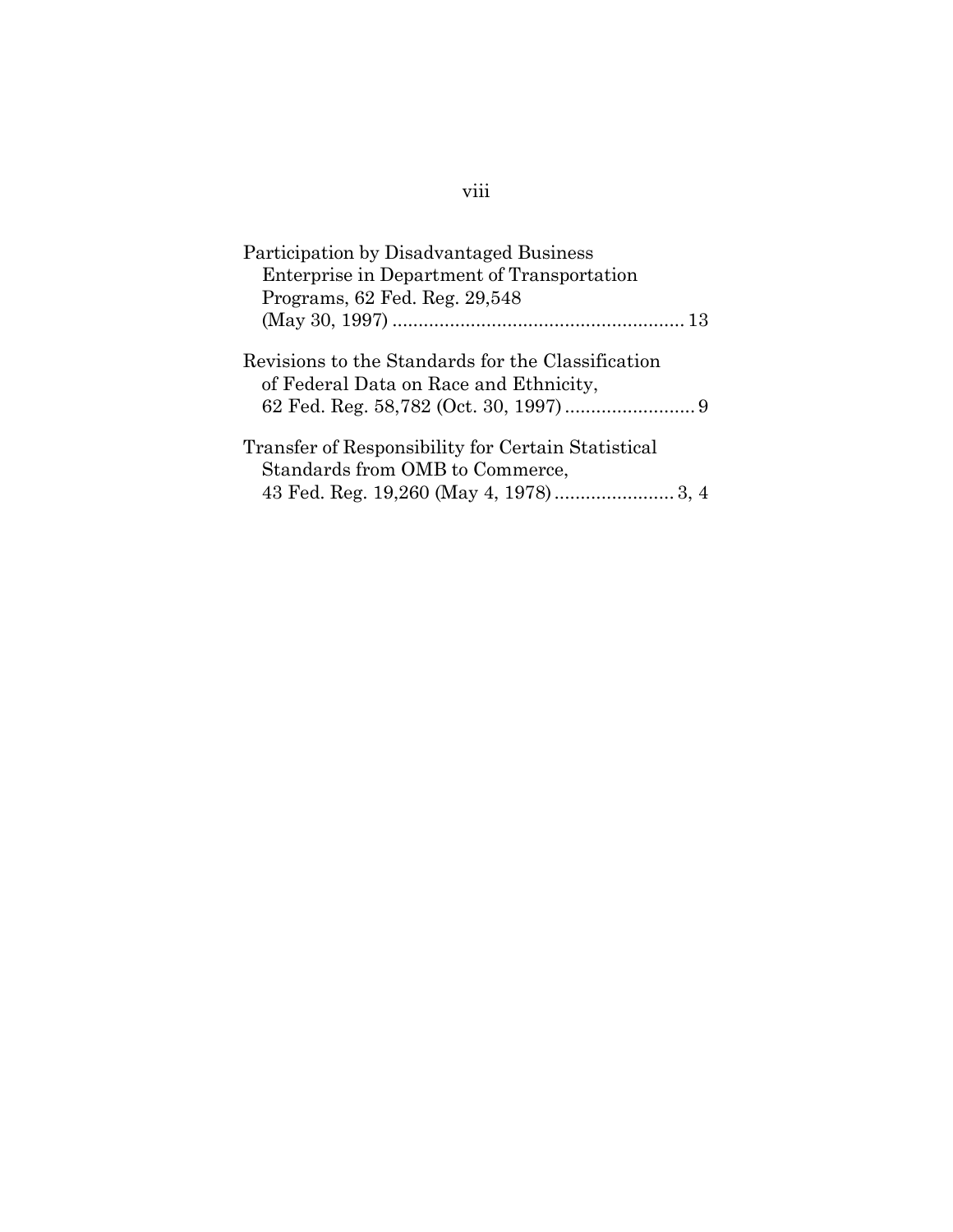#### **INTEREST OF** *AMICUS CURIAE*[\\*](#page-9-1)

<span id="page-9-0"></span>David E. Bernstein is University Professor at George Mason University's Antonin Scalia Law School. He is the author of the article *The Modern American Law of Race* in the Southern California Law Review and the forthcoming book *Classified: The Untold Story of Racial Classification in America*.

<span id="page-9-1"></span><sup>\*</sup> No counsel for a party authored this brief in whole or in part, and no person other than *amicus* and his counsel made a monetary contribution to fund the preparation or submission of this brief. All parties have filed blanket consents to the filing of *amicus* briefs.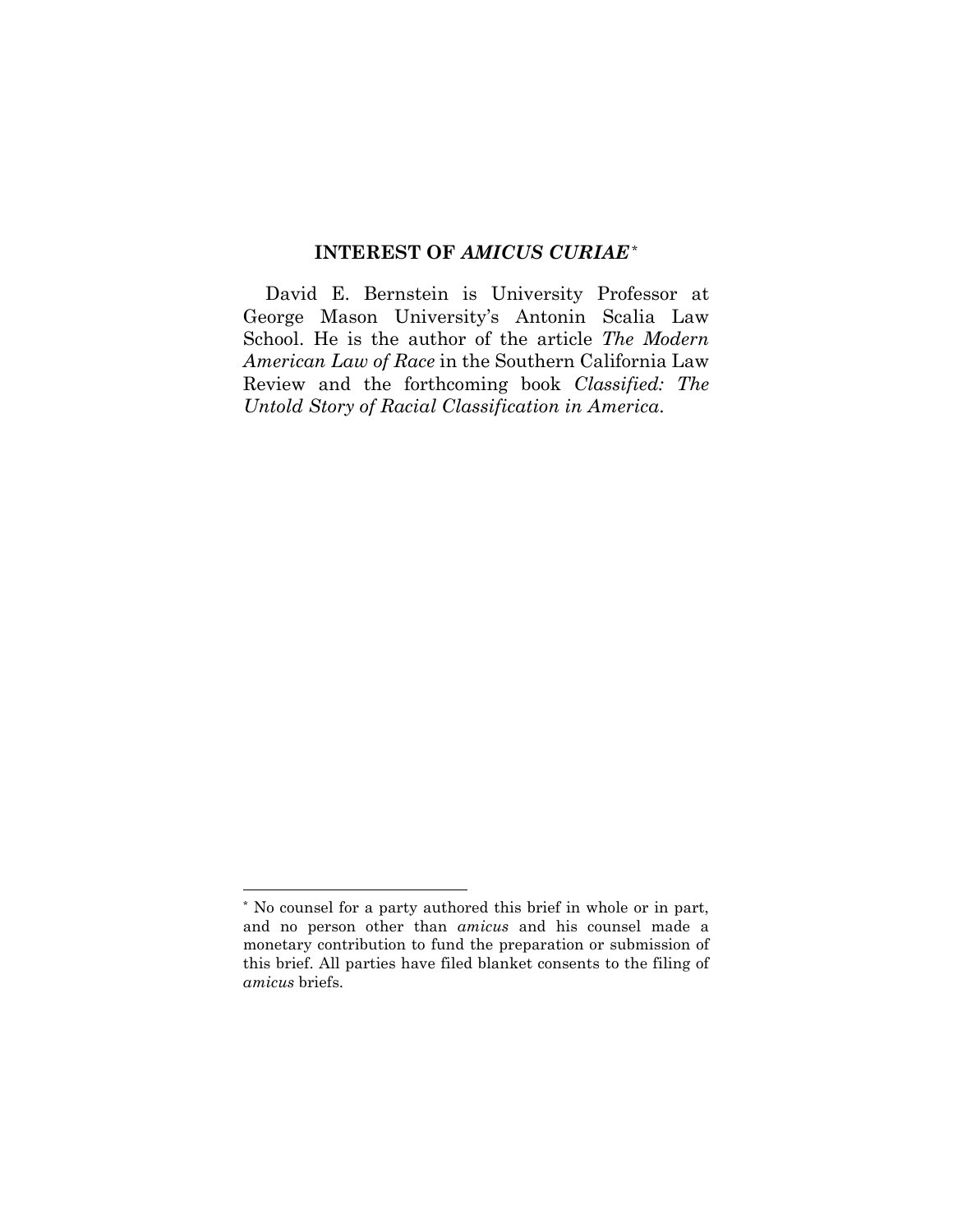#### **SUMMARY OF ARGUMENT**

<span id="page-10-0"></span>This brief seeks to highlight an issue that *Grutter v. Bollinger*, 539 U.S. 306 (2003), did not address: whether a school's methodology for dividing applicants into racial and ethnic categories passes constitutional muster. This brief identifies two problems with the way schools such as Harvard and UNC sort applicants based on race and ethnicity.

The first problem is that Harvard and UNC use racial and ethnic categories that are arbitrary and irrational in the context of pursuing diversity. The way these schools classify students cannot pass rationalbasis scrutiny, much less the requisite strict scrutiny.

For example, Harvard and UNC cannot justify grouping people whose national origins represent roughly 60% of the world's population together as "Asian," despite vast differences within this category in appearance, language, and culture. Nor can they explain why white Europeans from Spain, people of indigenous Mexican descent, people of Afro-Cuban descent, and South and Central Americans who may be any combination of European, African, and indigenous by descent are grouped together as "Hispanic."

The second problem is that Harvard and UNC rely on applicants' self-identified race. Self-identification is highly susceptible to inaccuracy and disparate treatment of similarly situated applicants. This is due to fraudulent and exaggerated claims of minority ancestry, confusion about how students should selfidentify, and inconsistent classification of multiracial applicants.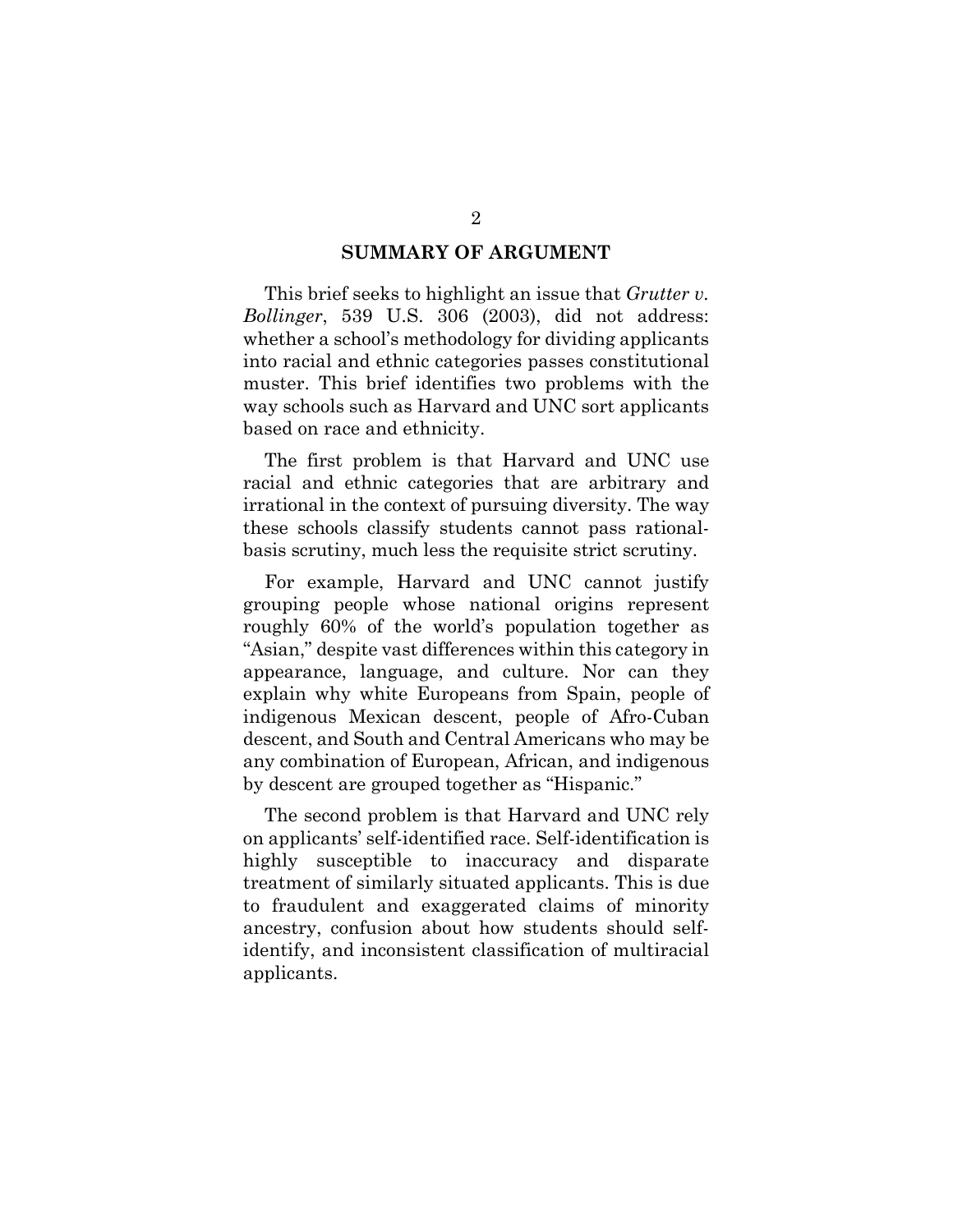These are inherent and unsolvable problems with racially discriminatory admissions policies. The Court should overturn *Grutter* and hold that arbitrary racial and ethnic categories cannot be used to determine our children's destiny.

#### **ARGUMENT**

<span id="page-11-0"></span>Harvard and UNC's race-conscious admissions policies divide applicants into the following categories for purposes of determining eligibility for race-based advantages in the admissions process: (1) Asian; (2) Native Hawaiian or Pacific Islander; (3) Hispanic; (4) White; (5) African American; and (6) Native American. Harv.JA1279–81; UNC.JA1234–41.

As Professor David Bernstein has shown, these racial and ethnic categories were created in the mid-1970s by federal bureaucrats whose only goal was to unify the racial and ethnic categories federal agencies used for recordkeeping. David E. Bernstein, *The Modern American Law of Race*, 94 S. CAL. L. REV. 171, 197–200 (2021); *see also* DAVID E. BERNSTEIN, CLASSIFIED: THE UNTOLD STORY OF RACIAL CLASSIFICATION IN AMERICA (forthcoming 2022). The categories came about in a haphazard manner without any input from anthropologists, sociologists, ethnologists, or other experts.

The bureaucrats who created the categories expressly warned that they "should not be interpreted as being scientific or anthropological in nature, nor should they be viewed as determinants for eligibility for participation in any Federal program." Transfer of Responsibility for Certain Statistical Standards from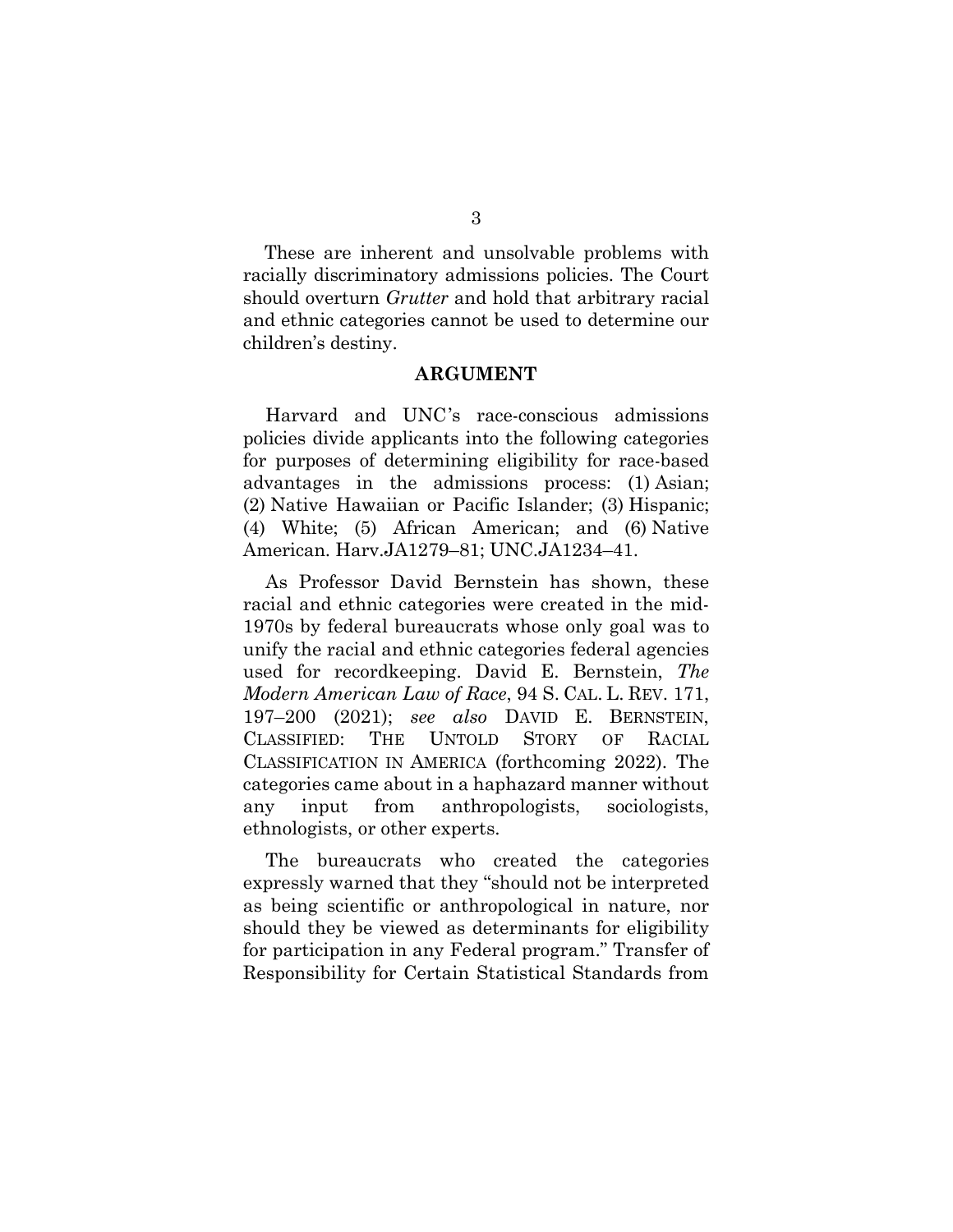OMB to Commerce, 43 Fed. Reg. 19,260, 19,269 (May 4, 1978).

There was never even a hint in the development of the categories that they were established for achieving educationally beneficial diversity in higher education. *See* Hugh Davis Graham, *The Origins of Official Minority Designation, in* THE NEW RACE QUESTION: HOW THE CENSUS COUNTS MULTIRACIAL INDIVIDUALS 289 (Joel Perlmann & Mary C. Waters eds., 2002) ("[N]one of the career civil servants and appointed officials who shaped the outcomes had any awareness that they were sorting out winners and losers in a process that, by the end of the twentieth century, would grant preference in jobs, government contracts, and university admissions to government-designated official minorities . . . .").

Harvard and UNC's racial and ethnic categories match the categories adopted by federal agencies, including the Department of Education. Whatever value the categories may have in allowing for consistency in data collection, they lump together members of very diverse groups into arbitrary categories. As Michael Omi and Howard Winant, two of the leading sociologists of race in the United States, point out: "These racial categories are rife with inconsistencies and lack parallel construction. Only one category is specifically racial, only one is cultural, and only one relies on a notion of affiliation or community recognition." MICHAEL OMI & HOWARD WINANT, RACIAL FORMATION IN THE UNITED STATES 122 (3d ed. 2015); *see also* PETER H. SCHUCK, DIVERSITY IN AMERICA: KEEPING GOVERNMENT AT A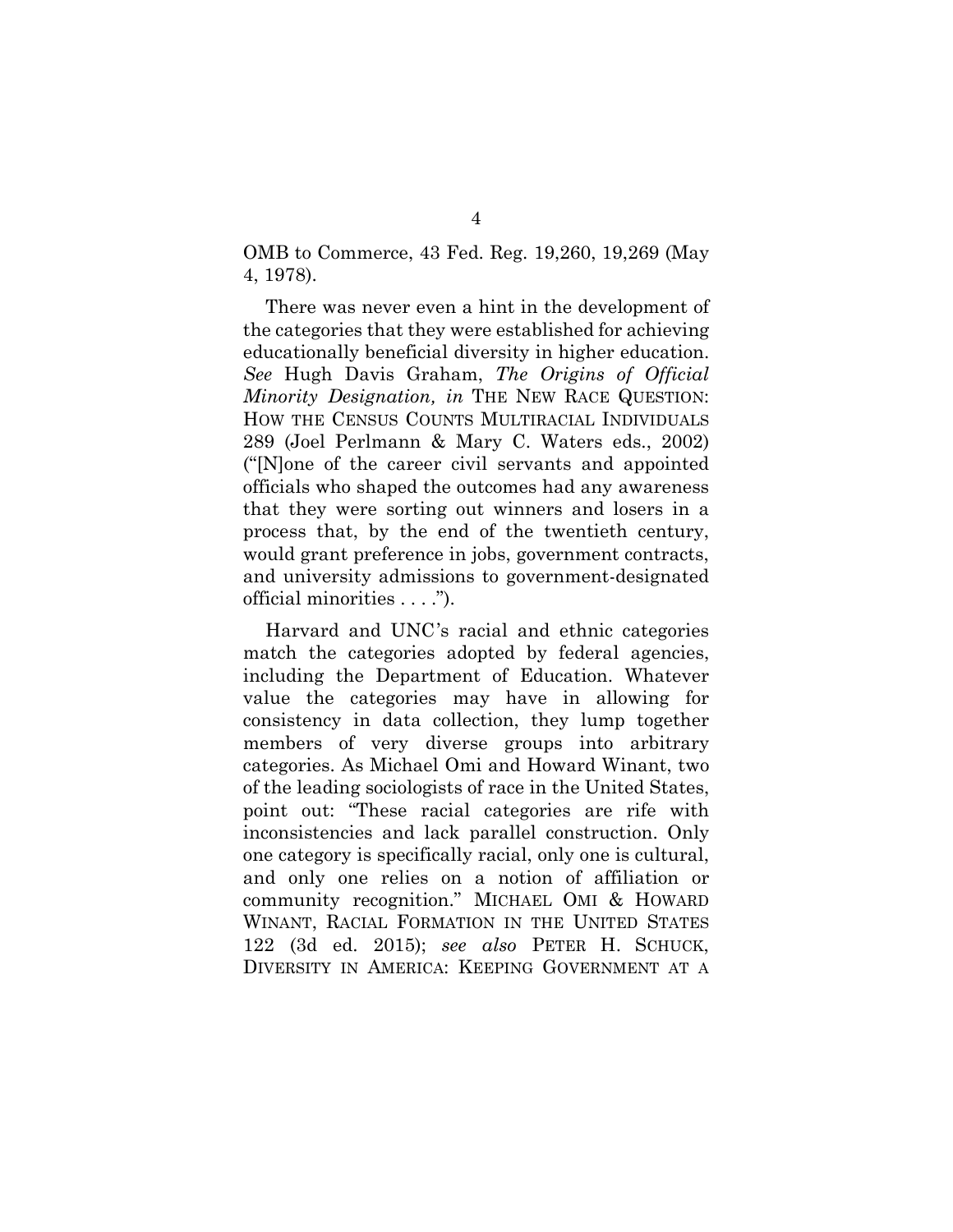SAFE DISTANCE 164 (2003) (describing the racial categories as "almost comically arbitrary").

Harvard and UNC cannot explain why they use these particular racial and ethnic categories in their admissions policies. The categories were never intended to be used to enhance diversity in higher education and are themselves extremely internally diverse. Harvard and UNC also cannot explain how they verify whether a student has submitted an accurate racial self-identification. These are inherent and unsolvable problems with racially discriminatory admissions policies. The Court should overturn *Grutter* and hold that this "sordid business" of "divvying us up by race" is unconstitutional. *LULAC v. Perry*, 548 U.S. 399, 511 (2006) (Roberts, C.J., concurring in part and dissenting in part).

### <span id="page-13-0"></span>I. **Harvard and UNC's Racial Categories are Arbitrary and Irrational**

Consider the following ways in which Harvard and UNC's racial and ethnic categories are arbitrary and irrational in the context of achieving diversity in higher education.

1. Harvard and UNC use the exceedingly broad racial category of "Asian," which classifies East Asians (*e.g.*, Chinese, Korean, Japanese) and South Asians (*e.g.*, Indian, Pakistani, Bangladeshi) as members of one group, even though they are obviously very different in appearance, language, and culture. *See* RAJ S. BHOPAL, MIGRATION, ETHNICITY, RACE, AND HEALTH IN MULTICULTURAL SOCIETIES 18 (2d ed. 2014) ("The term 'Asian' . . . is extremely broad and masks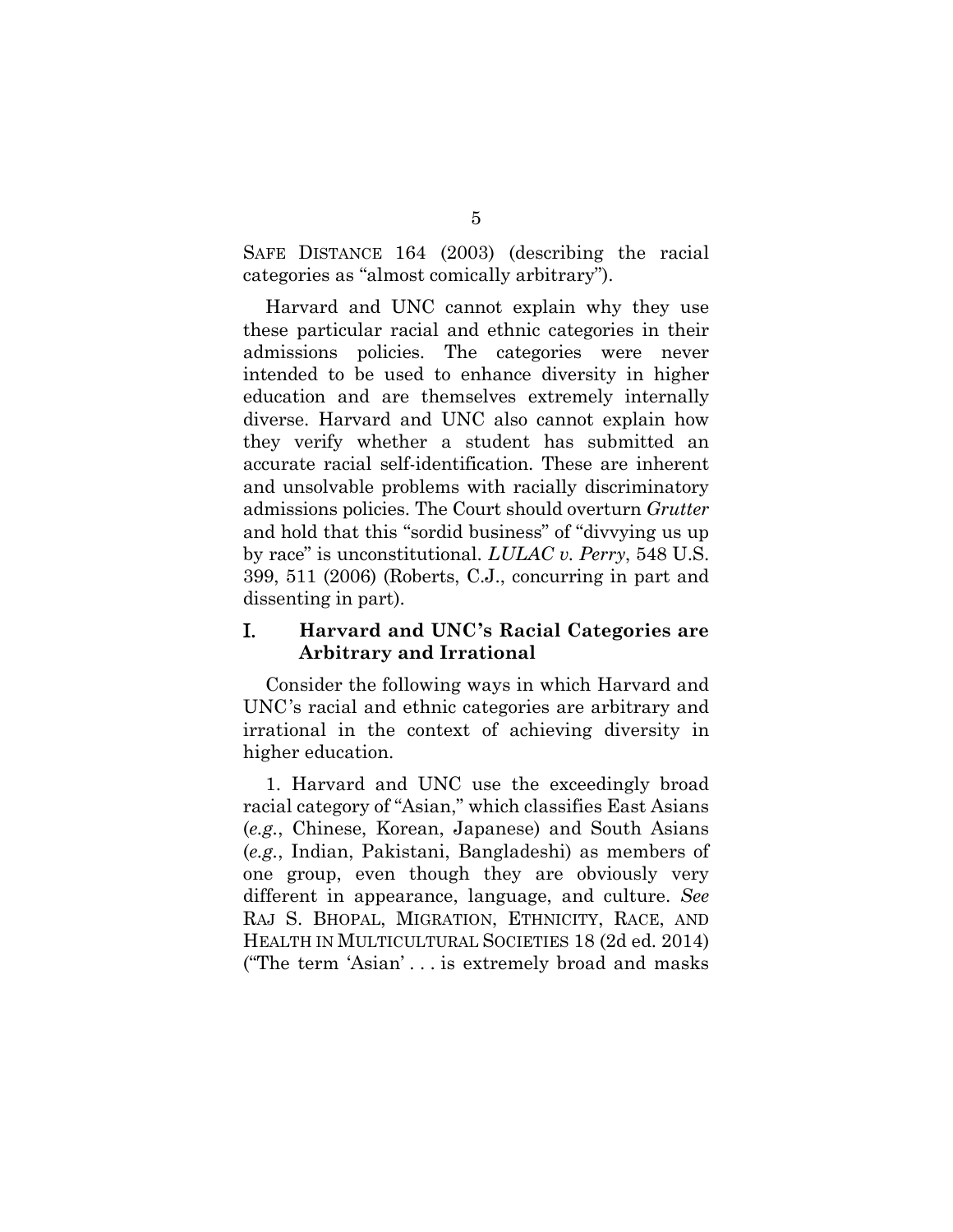important variations by country of origin, religion, language, diet, and other factors . . . ."). This difference is reflected in the legal profession's minority bar associations, which are frequently divided into an "Asian" bar association whose members are predominantly East Asian and Southeast Asian (though South Asians are not excluded) and a "South Asian" bar association. *Compare Who We Are*, NAPABA, perma.cc/9WKU-7Q8N (National Asian Pacific American Bar Association), *with About Us*, SABA, perma.cc/TDA3-UG6N (South Asian Bar Association of North America).

As Justice Alito rightly noted in *Fisher v. University of Texas at Austin*, it "would be ludicrous to suggest that all [students classified as 'Asian'] have similar backgrounds and similar ideas and experiences to share." 579 U.S. 365, 414 (2016) (Alito, J., dissenting). Such a "crude" and "overly simplistic" racial category cannot possibly serve as a meaningful basis for deciding how "individuals of Chinese, Japanese, Korean, Vietnamese, Cambodian, Hmong, Indian and other backgrounds comprising roughly 60% of the world's population" would contribute to a university campus. *Id.* (quoting Brief for Asian American Legal Foundation et al. as *Amici Curiae*).

Historically, South Asians had been classified in the United States as Caucasian. In *United States v. Thind*, this Court held that although South Asians were "classified by certain scientific authorities as of the Caucasian or Aryan race," they were not "white" within the meaning of racially exclusionary citizenship laws. 261 U.S. 204, 210–13 (1923).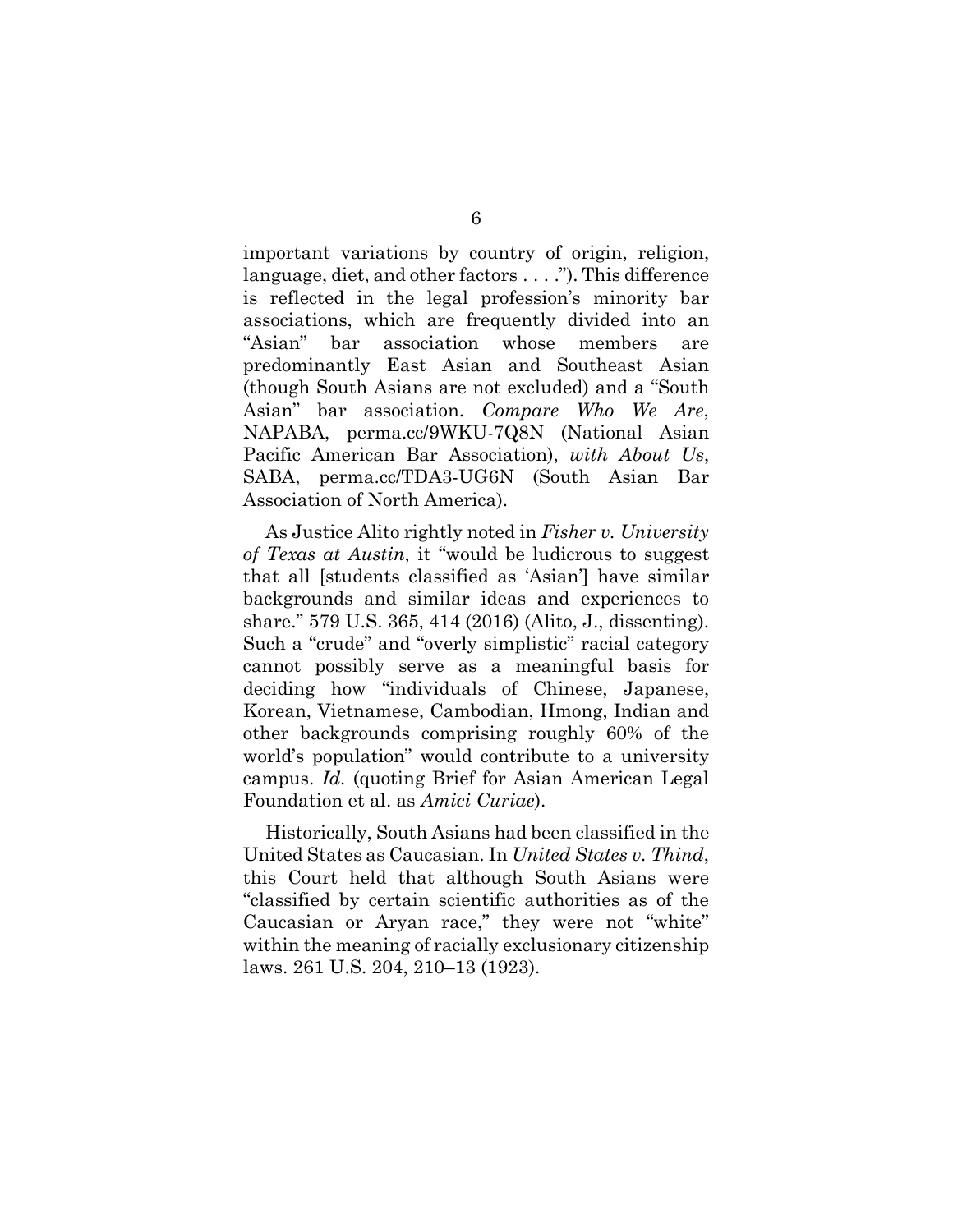By the early 1970s, however, the federal government frequently classified South Asians as white. For example, a 1975 Office of Federal Contract memorandum stated that people "of Indo-European [descent], e.g., Pakistanis and East Indians . . . are regarded as white." MAXINE P. FISHER, THE INDIANS OF NEW YORK CITY: A STUDY OF IMMIGRANTS FROM INDIA 119 (1980). Similarly, the Department of Education's EEO-6 form, used for reporting faculty hiring at universities receiving federal funds, defined people with ancestry in the Indian subcontinent as white. *See* Higher Education Staff Information Report, 40 Fed. Reg. 25,188, 25,195 (June 12, 1975) ("White (not of Hispanic origin): All persons having origins in any of the original peoples of Europe, North Africa, the Middle East, or the Indian subcontinent.").

When the Office of Management and Budget decided to standardize federal racial categories for recordkeeping purposes in the 1970s, a committee entrusted with creating those categories recommended that South Asians, like Western Asian Middle Easterners, be classified as white. *See* FED. INTERAGENCY COMM. ON EDUC., REPORT OF THE AD HOC COMMITTEE ON RACIAL AND ETHNIC DEFINITIONS OF THE FEDERAL INTERAGENCY COMMITTEE ON EDUCATION (1975), perma.cc/6ESE-UJ3X (referring to people with origins in the Indian subcontinent as "Caucasians, though frequently of darker skin than other Caucasians"). The ultimate inclusion of South Asians in the "Asian" category was the result of political lobbying by segments of the South Asian community for recognition as a minority group. *See* Bernstein, *The Modern American Law of Race*, *supra*, at 200–01, 206.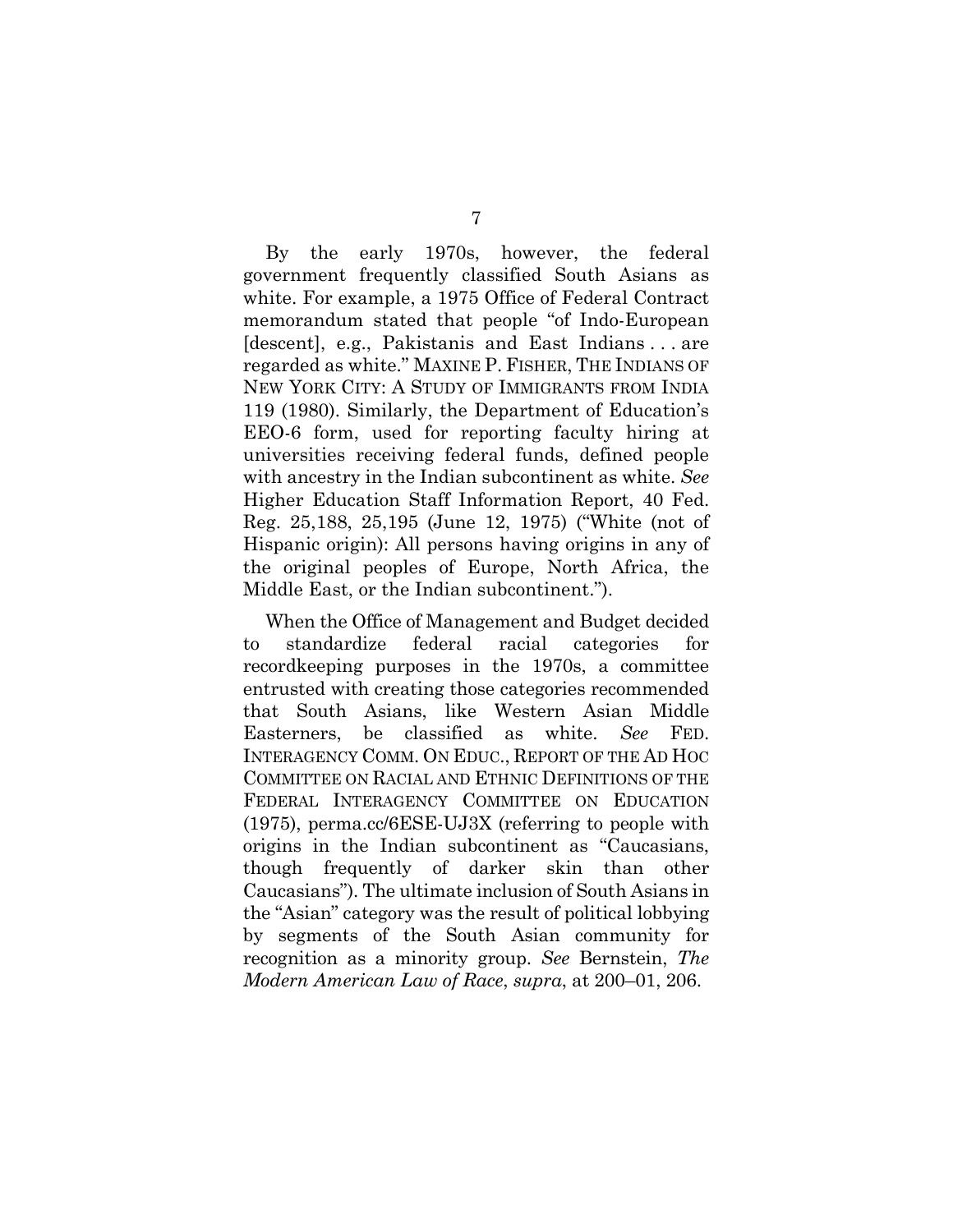Today, people in the United States still associate the term "Asian" much more with East Asians than South Asians. *See* Jennifer Lee & Karthick Ramakrishnan, *Who Counts as Asian*, 43 ETHNIC & RACIAL STUDIES 1733 (2019). Only forty-six and thirtyseven percent of Americans consider Asian Indian and Pakistani Americans, respectively, to be Asian or Asian American. *Id.*

In Great Britain, the opposite is true. The British use "Asian" to refer to South Asians, whereas "Oriental" was the historic term for East Asians, though that term has recently fallen out of fashion. *See* Peter J. Aspinall, *Who is Asian? A Category that Remains Contested in Population and Health Research*, 25 J. PUB. HEALTH MED. 91, 91 (2003) (noting that in the 2001 Census, Britain used the categories "Asian or Asian British" and "Chinese or other ethnic group").

Given the unduly broad nature of the "Asian" category, it is no surprise that only a minority of people assigned to that category identify as "Asian" or "Asian American." *See* JANELLE WONG ET AL., ASIAN AMERICAN POLITICAL PARTICIPATION: EMERGING CONSTITUENTS AND THEIR POLITICAL IDENTITIES 162 (2011) (finding that less than 40% of Indian, Chinese, and Filipino respondents identified as "Asian" or "Asian-American," even as a secondary identity); Miranda Oshige McGowan, *Diversity of What?*, 55 REPRESENTATIONS 129, 133 (1996) (noting that "people categorized racially as Asian often do not view themselves as such, nor do they necessarily feel a sense of identity or kinship with others categorized as Asian").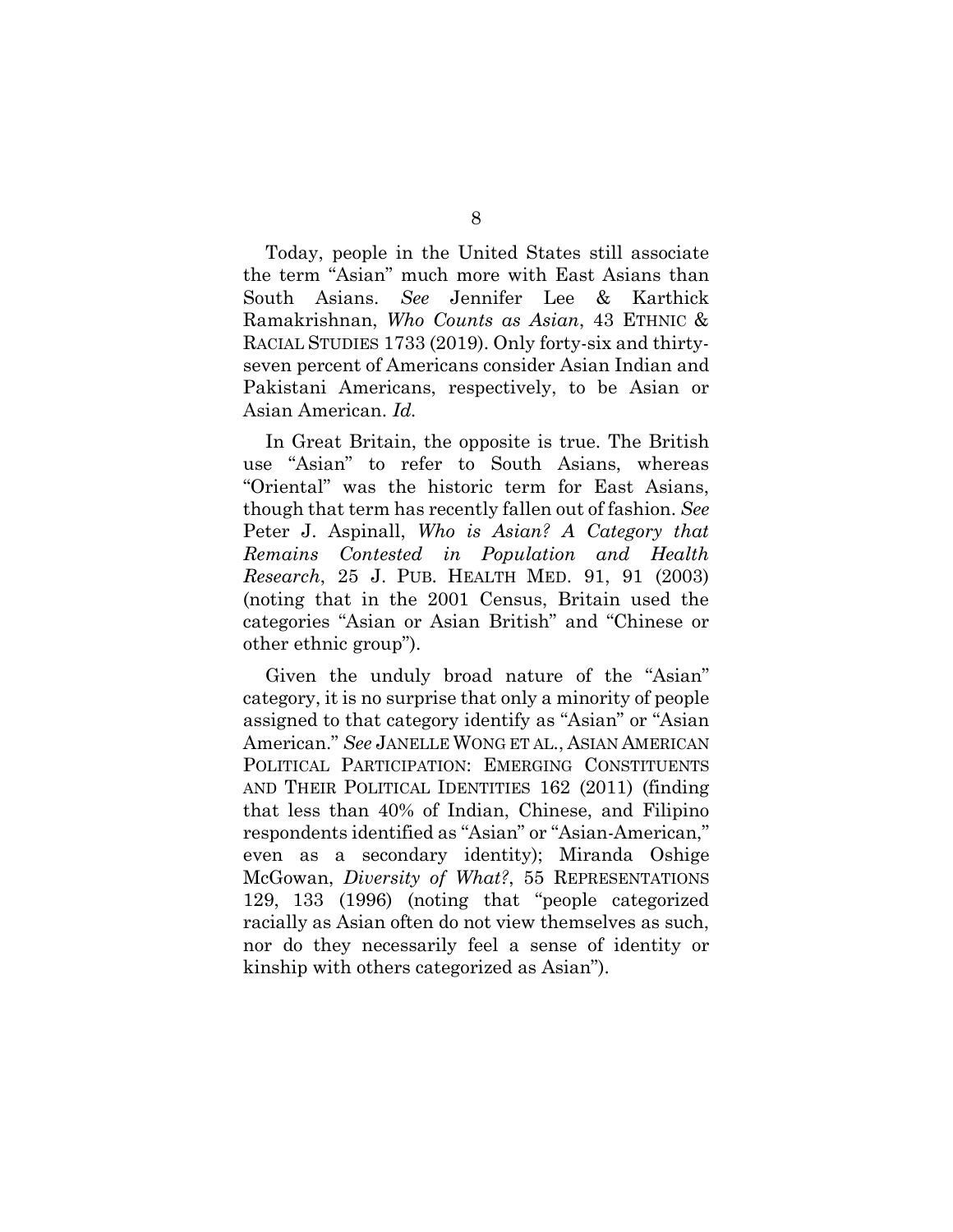This confusion about who counts as Asian apparently extended to UNC's admissions office. In response to an admissions officer's message noting that an applicant had a "perfect 2400 SAT," another admissions officer asked, "Brown?!" UNC.JA1250. The first admissions officer responded, "Heck no. Asian." UNC.JA1251. This exchange reveals a misunderstanding of the term "Asian" as excluding dark-skinned individuals with ancestry in South and Southeast Asia.

2. Harvard and UNC treat "Native Hawaiian and Pacific Islander" and "Asian" as two separate groups, even though the United States historically treated them as members of the same group. The old, combined category of "Asian and Pacific Islanders" had previously existed in the United States for decades and was embraced by Asian advocacy groups that wanted to include as many people as possible. *See, e.g.*, NAPABA, *supra* (describing the National Asian Pacific American Bar Association's mission as achieving "representation and influence of Asian American and Pacific Islander attorneys in every facet and level of the legal profession").

The disaggregation of the two groups occurred recently in response to political lobbying from Native Hawaiians and Pacific Islanders, who recognized that being grouped with Asians was disadvantageous. *See, e.g.*, Revisions to the Standards for the Classification of Federal Data on Race and Ethnicity, 62 Fed. Reg. 58,782, 58,786 (Oct. 30, 1997) (stating that "Native Hawaiians presented compelling arguments" for increased recognition of the discrimination they face). Native Hawaiians and Pacific Islanders quite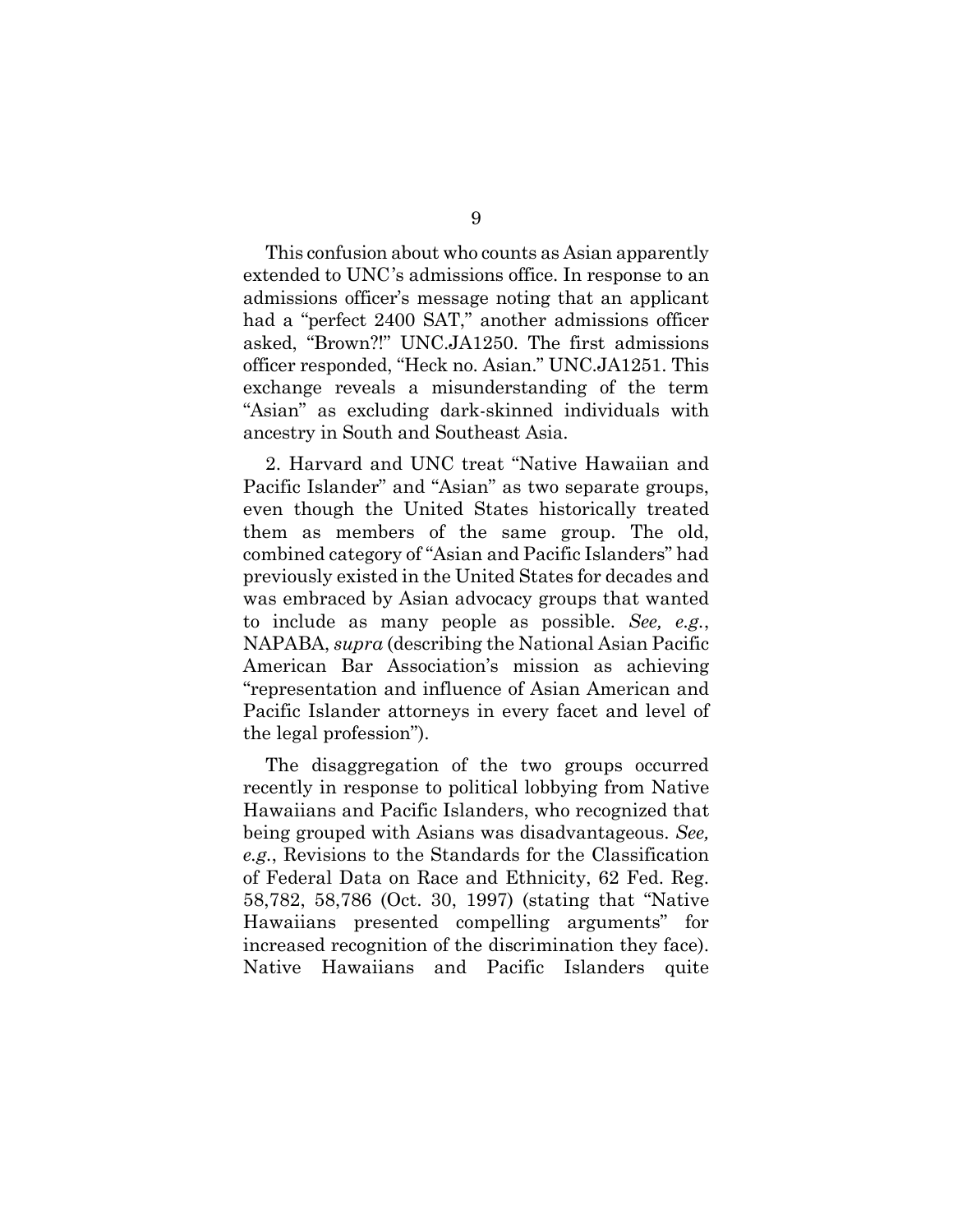rationally sought to avoid the taint of being associated with Asians, whose experiences of discrimination are overlooked by those who view them as overrepresented compared to their share of the population. *Cf. Fisher v. Univ. of Tex. at Austin*, 645 F. Supp. 2d 587, 606 (W.D. Tex. 2009) (Sparks, J.) ("Asian-Americans . . . are largely *overrepresented* compared to their percentage of Texas' population.").

That a single racial group was so suddenly split into two separate groups further underscores the arbitrary and capricious way in which Harvard and UNC's racial categories originated. To add an additional arbitrary twist, Filipino Americans, all of whom have origins in the Pacific islands of the Philippines, and who are ethnographically related to other Pacific Islanders, remain categorized as "Asians" and not "Pacific Islanders."

3. Harvard and UNC employ the extremely broad category of "Hispanic," which is defined as an "ethnicity" that encompasses people of all races whose ancestors come from countries with Spanish culture, including white Europeans from Spain.

One particularly arbitrary aspect of the Hispanic category is that it includes people whose ancestors' first language was not Spanish and who may have never spoken Spanish. This includes immigrants from Spain and their descendants whose ancestral language is Basque or Catalan. It also includes indigenous immigrants from Latin America whose first language is not Spanish, whose surnames are not Spanish, and whose ethnic and cultural backgrounds are not Spanish. *See* Jack D. Forbes, *The Hispanic*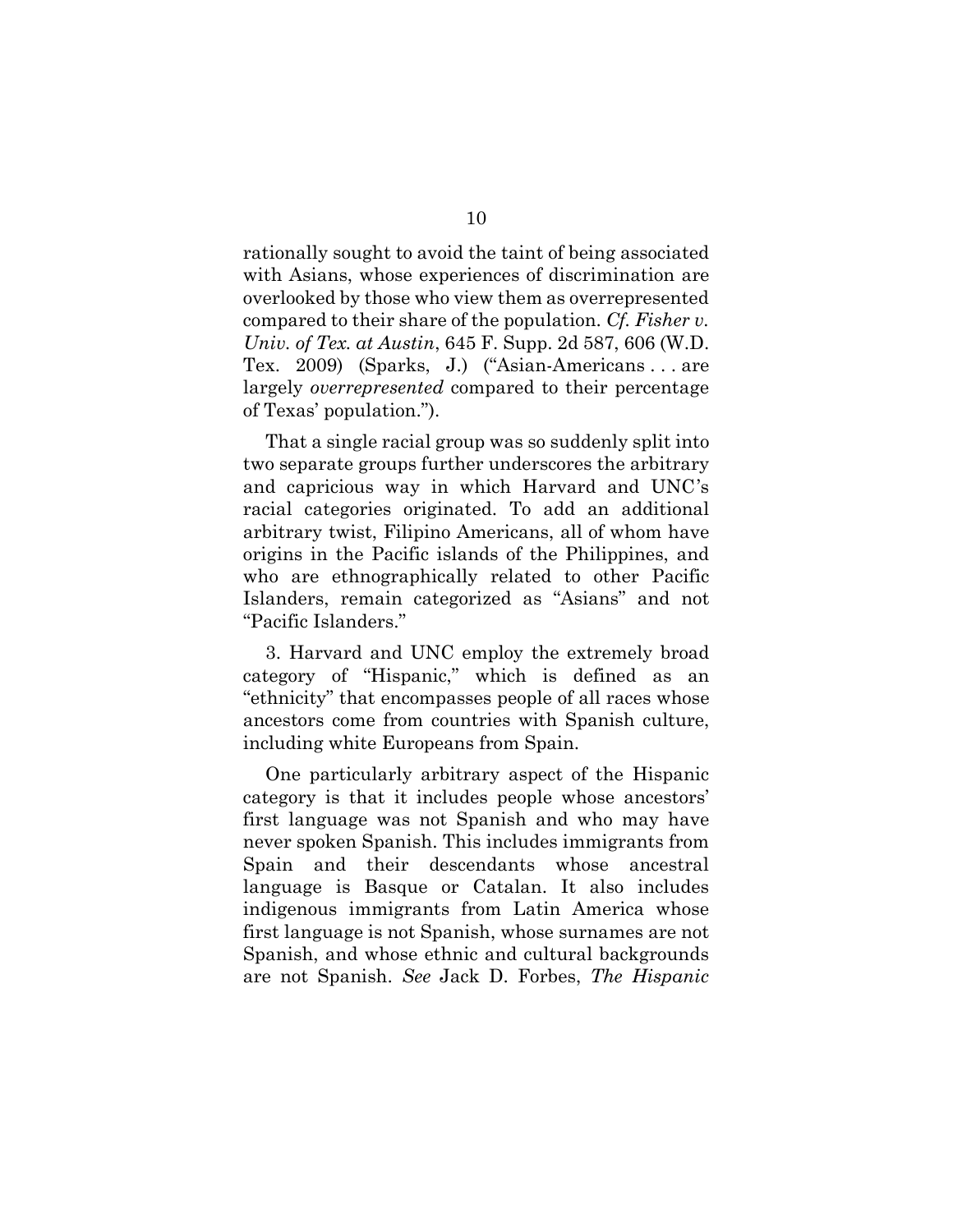*Spin: Party Politics and Governmental Manipulation of Ethnic Identity*, 19 LATIN AM. PERSP. 59, 64 (1992) ("The concept of Hispanic . . . is especially absurd as applied to Maya, Mixtec, Zapotec, or other American peoples who often do not even speak Spanish (except perhaps as a second, foreign language), whose surnames are often not of Spanish origin, and whose racial and cultural backgrounds are First American . . . .").

As scholars across disciplines have noted, the "Hispanic" category was invented by the United States government for political reasons and does not reflect a coherent social group. *See, e.g.*, Jonathan Borak et al., *Who is Hispanic? Implications for Epidemiologic Research in the United States*, 15 EPIDEMIOLOGY 240, 241 (2004) ("The term 'Hispanic' was created by the U.S. government; the population so identified is, in fact, an artificial rubric for a set of diverse populations that resulted from the mixture of indigenous American peoples, African slaves, and Europeans."); Forbes, *supra*, at 67–68 (explaining that "the Hispanic concept is a Nixon-engineered political device"); Martha E. Gimenez, *Latino/"Hispanic"—Who Needs a Name? The Case Against a Standardized Terminology*, 19 INT'L J. HEALTH SERVS. 557, 558, 568 (1989) (explaining that the Hispanic category "fulfills primarily ideological and political functions" and "identifies neither an ethnic group nor a minority group"); *see also Fisher v. Univ. of Tex. at Austin*, 644 F.3d 301, 304 (5th Cir. 2011) (Jones, J., dissenting from the denial of rehearing en banc) ("To call these groups a 'community' is a misnomer; all will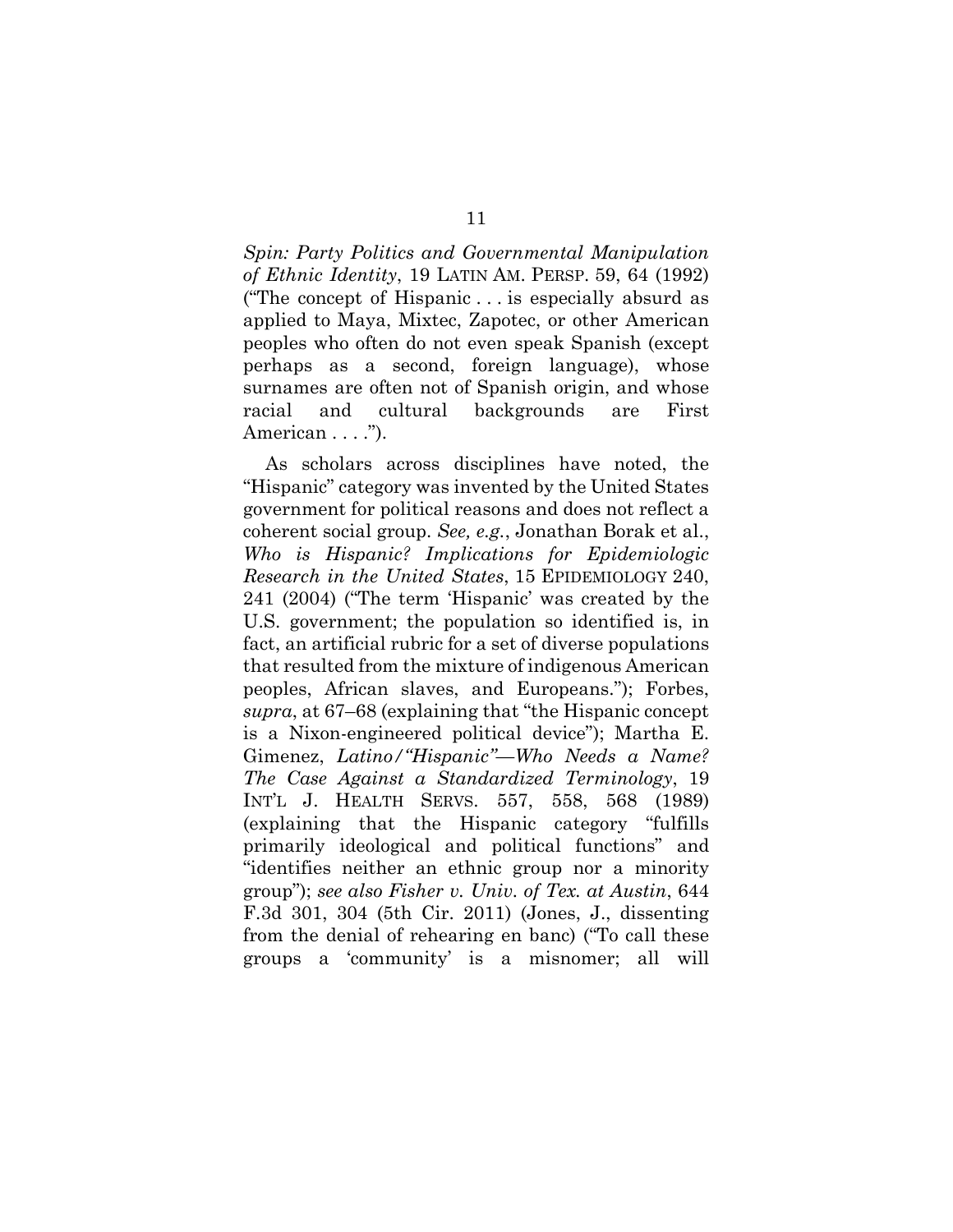acknowledge that social and cultural differences among them are significant.").

There is a circuit split on whether including European "Hispanics" in affirmative-action programs while excluding all other European groups is an arbitrary classification that violates the Equal Protection Clause. The Seventh Circuit held that Illinois violated the Equal Protection Clause by using an unconstitutionally overinclusive definition of "Hispanic" as including Europeans for its minority business enterprise program. *Builders Ass'n of Greater Chi. v. Cook Cty.*, 256 F.3d 642, 647–48 (7th Cir. 2001). According to the court, "the concern with discrimination on the basis of Hispanic ethnicity is limited to discrimination against people of South or Central American origin, who often are racially distinct from persons of direct European origin because their ancestors include blacks or Indians or both." *Id.* at 647. The court found that there was "nothing to differentiate immigrants from Spain or Portugal from immigrants from Italy, Greece, or other southern European countries so far as a history of discrimination in the United States is concerned." *Id.* By contrast, the Eleventh Circuit has held that a county fire department's broad definition of "Hispanic" for affirmative-action purposes as including Europeans does not run afoul of the Equal Protection Clause. *See Peightal v. Metro. Dade Cty.*, 26 F.3d 1545, 1559–60 (11th Cir. 1994).

These conflicting authorities illustrate the confusing and arbitrary nature of the "Hispanic" classification. The question of who counts as "Hispanic" has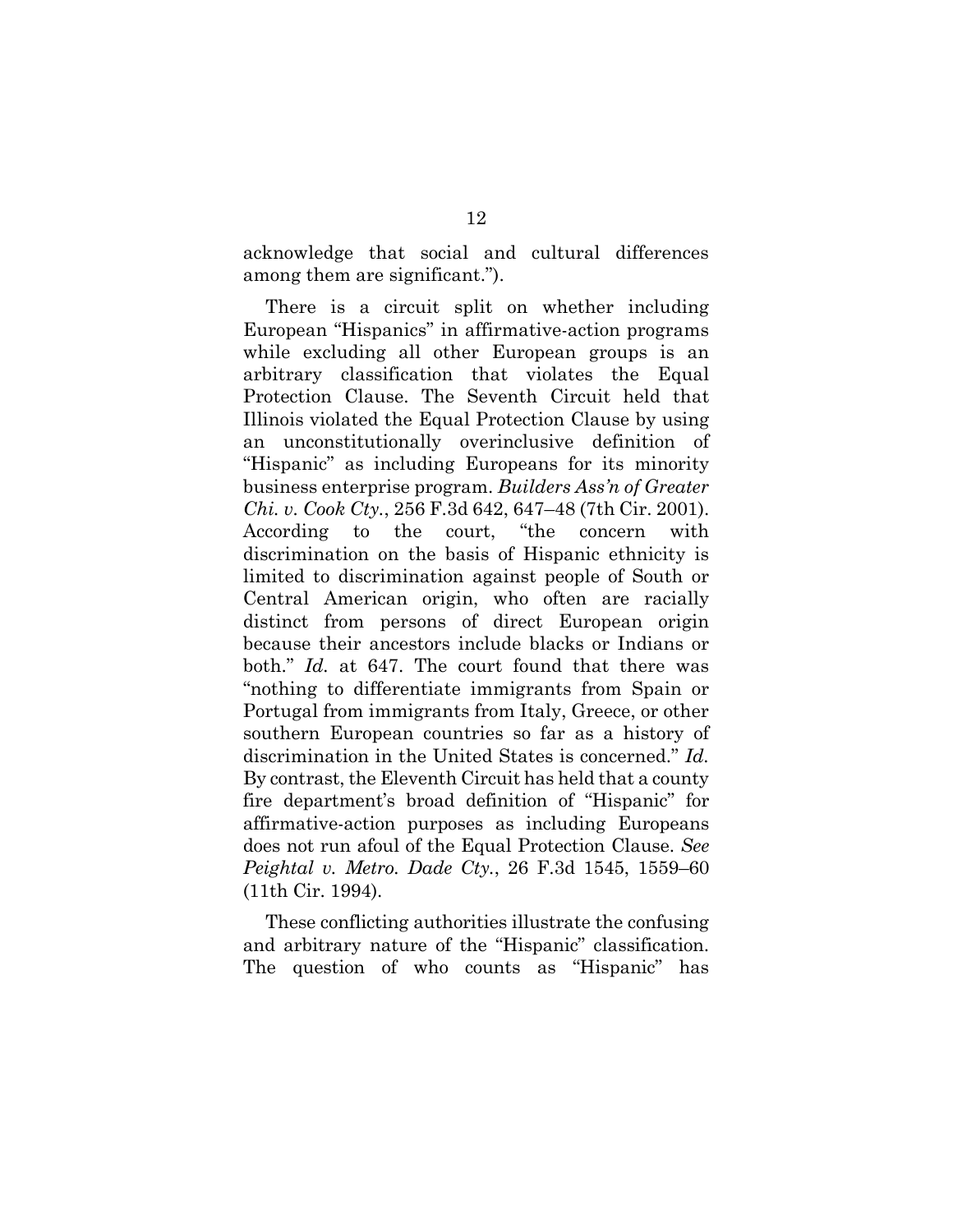continually befuddled federal and state authorities. *See, e.g.*, *Marinelli Constr. Corp. v. State*, 613 N.Y.S.2d 1000, 1002 (N.Y. App. Div. 1994) (denying Hispanic status to a person of Italian-Argentine descent); *Major Concrete Constr., Inc. v. Erie Cty.*, 521 N.Y.S.2d 959, 960 (NY. App. Div. 1987) (denying Hispanic status to a person with one Mexican grandparent); *In re Rothschild-Lynn Legal & Fin. Servs.*, SBA No. MSBE-94-10-13-46, 1995 WL 542398, at \*3–4 (Apr. 12, 1995) (granting Hispanic status to a Sephardic Jew whose ancestors had fled Spain centuries earlier); *In re DCS Elecs., Inc.*, SBA No. MSBE-91-10-4-26, 1992 WL 558961, at \*4 (May 8, 1992) (recounting agency's conclusion that someone with "blond hair and light skin" was not Hispanic); *In re Kist Corp.*, 99 F.C.C.2d 201, 216–17, 248 (1983) (granting partial minority credit for Hispanic status to a person with one Cuban grandparent); *In re Storer Broad. Co.*, 87 F.C.C.2d 190, 191–93 (1981) (accepting Sephardic Jewish heritage as evidence of Hispanic status); *In re Lone Cypress Radio Assocs., Inc.*, 7 FCC Rcd. 4403, 1992 WL 690184, at \*5 (1992) (concluding that while being one-fourth Hispanic is enough to classify someone as Hispanic, being oneeighth Hispanic is not); Participation by Disadvantaged Business Enterprise in Department of Transportation Programs, 62 Fed. Reg. 29,548, 29,550 (May 30, 1997) (reaffirming Department of Transportation decision to classify "persons of European Spanish and Portuguese origin" as Hispanic, even though the latter group is not of Spanish origin or culture).

Harvard and UNC cannot explain why a white Hispanic with ancestors from Spain contributes to diversity in a way that other white Europeans do not,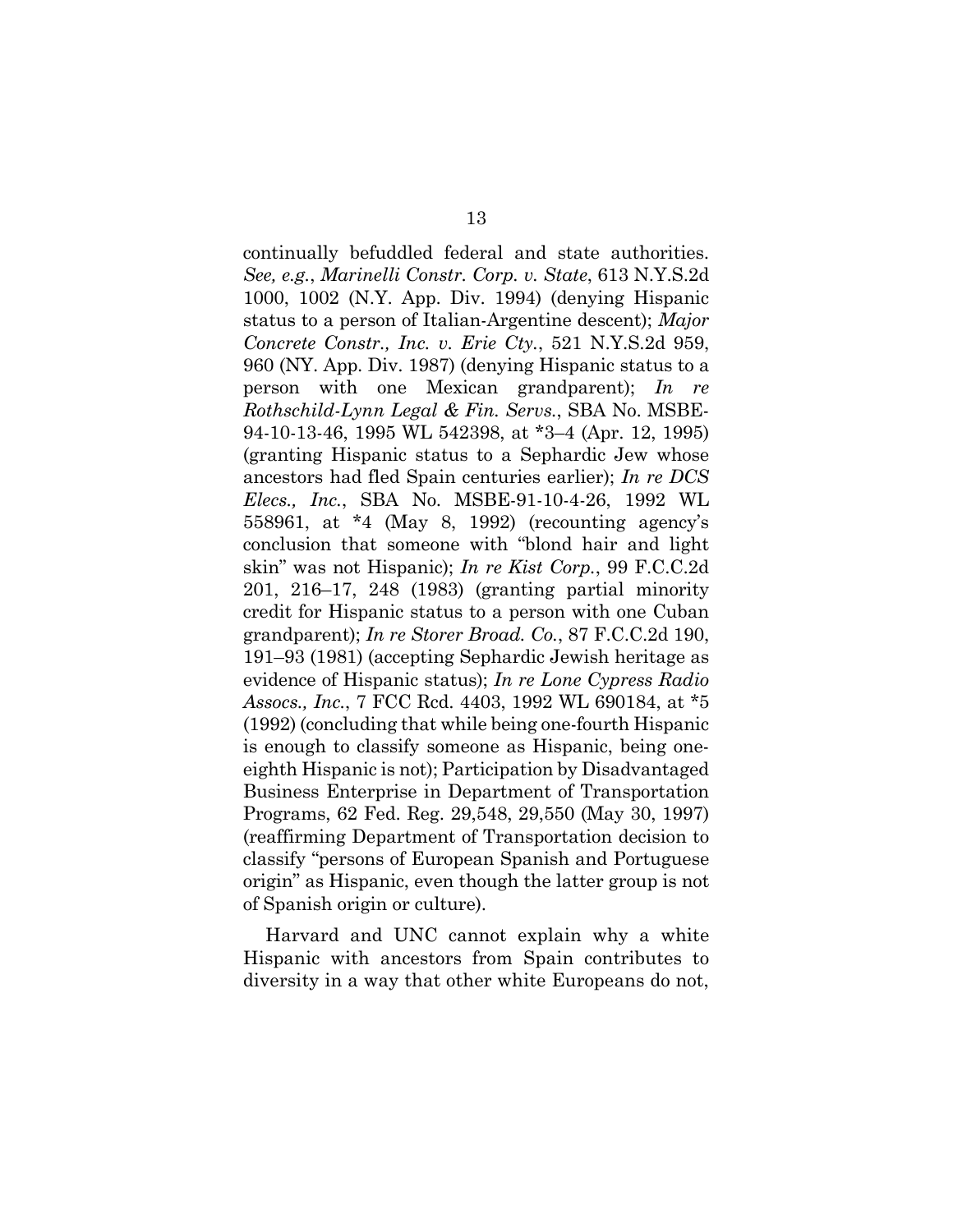and in a way that is comparable to the contributions of a person with ancestry in Central or South America (*e.g.*, Mexico, Columbia, Venezuela). *See* David E. Hayes-Bautista, *Identifying "Hispanic" Populations: The Influence of Research Methodology Upon Public Policy*, 70 AM. J. PUB. HEALTH 353, 355 (1980) ("Spain is a European country and its inhabitants are white people of European stock."). The Hispanic category is far too broad and arbitrary to serve as a meaningful basis for evaluating a student's potential contributions to the diversity of a university campus.

4. Harvard and UNC's "white" category irrationally combines all of Europe, Asia west of India, and North Africa into one group. People who self-identify as Arab are classified as white even though they experience racism and discrimination in the United States that people of European ancestry do not face. *See* Sarah Parvini & Ellis Simani, *Are Arabs and Iranians White? Census Says Yes, But Many Disagree*, L.A. TIMES (Mar. 28, 2019), perma.cc/CQW3-QF56 (discussing lobbying efforts by Arab and Iranian communities to be described as Southwest Asian, North African, or Middle Eastern).

There is a tremendous amount of ethnic, cultural, linguistic, and religious diversity within the category of people that Harvard and UNC classify as white. *See United Jewish Orgs. of Williamsburg, Inc. v. Carey*, 430 U.S. 144, 185 (1977) (Burger, C.J., dissenting) ("The 'whites' category consists of a veritable galaxy of national origins, ethnic backgrounds, and religious denominations."). The category includes, among others, Welsh, Norwegians, Greeks, Moroccans, Chaldeans,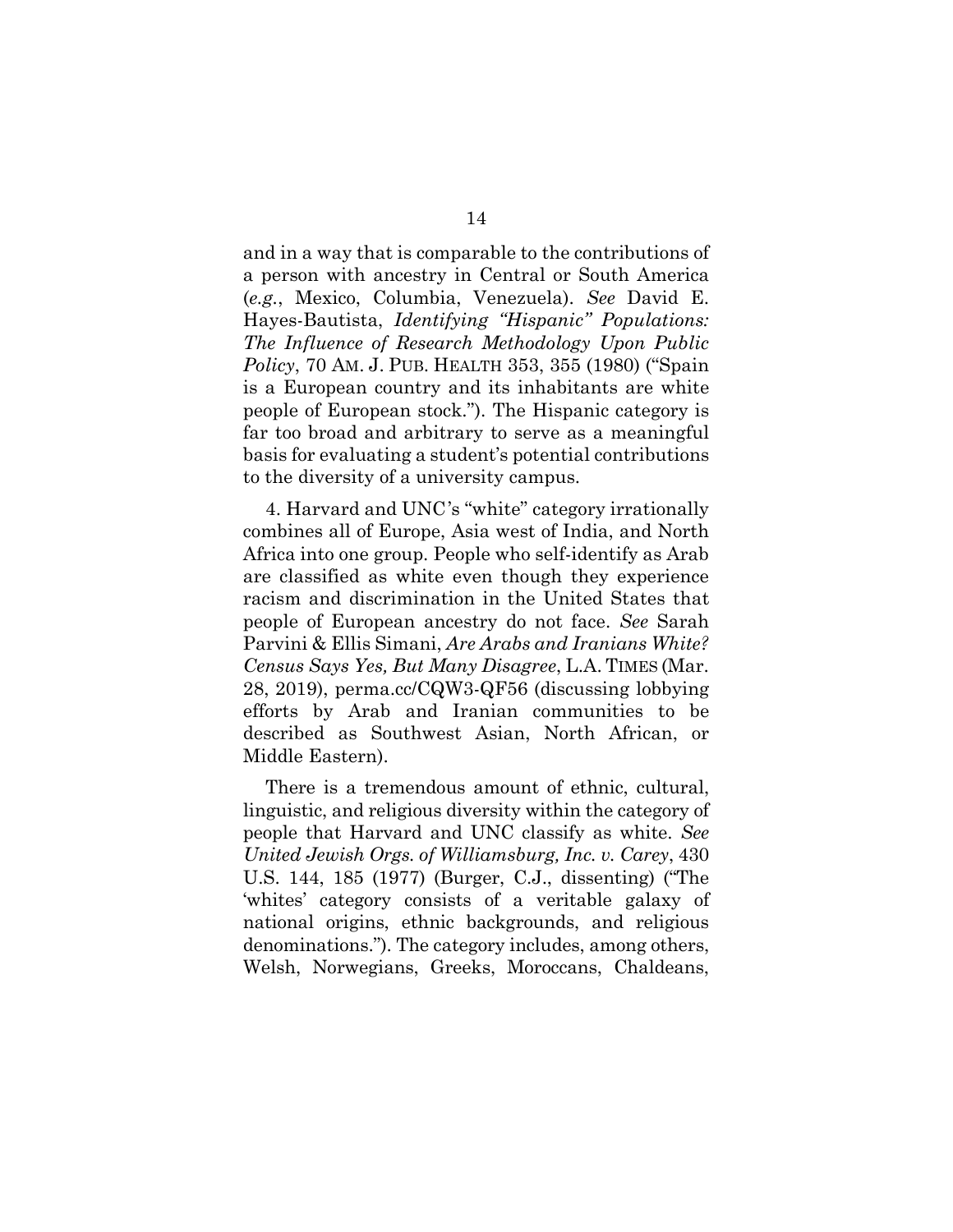Afghans, Iranians, and North African Berbers. To place people descended from all these groups into one category is inconsistent with the goal of achieving genuine educational diversity.

Neither Harvard nor UNC has explained why a white Catholic of Spanish descent, classified as Hispanic, gets an admissions preference for contributing to educational diversity, but a darkskinned Muslim of Arab descent, an Egyptian Copt, a Hungarian Roma, a Bosnian refugee, a Scandinavian Laplander, a Siberian Tatar, or a Bobover Hasid—all classified as "white"—do not. Similarly, it is hard to see how diversity is better accomplished by admitting an additional "Hispanic" student of Mexican ancestry over an equally or better qualified student whose parents immigrated from Turkmenistan, who would be the only Turkman in the entire student body, because the Turkman is arbitrarily classified as "white."

5. A descendant of American slaves who grew up in a working-class, majority-black neighborhood in Milwaukee does not contribute to diversity in the same way as a child of an African diplomat, nor as a blackidentified applicant with multiracial ancestry who grew up in an overwhelmingly white small town in Montana. *See* KEVIN BROWN, BECAUSE OF OUR SUCCESS: THE CHANGING RACIAL AND ETHNIC ANCESTRY OF BLACKS ON AFFIRMATIVE ACTION (2014) (arguing that the American black population should be divided into three categories for affirmative-action purposes: descendants of enslaved Americans, firstand second-generation immigrants, and individuals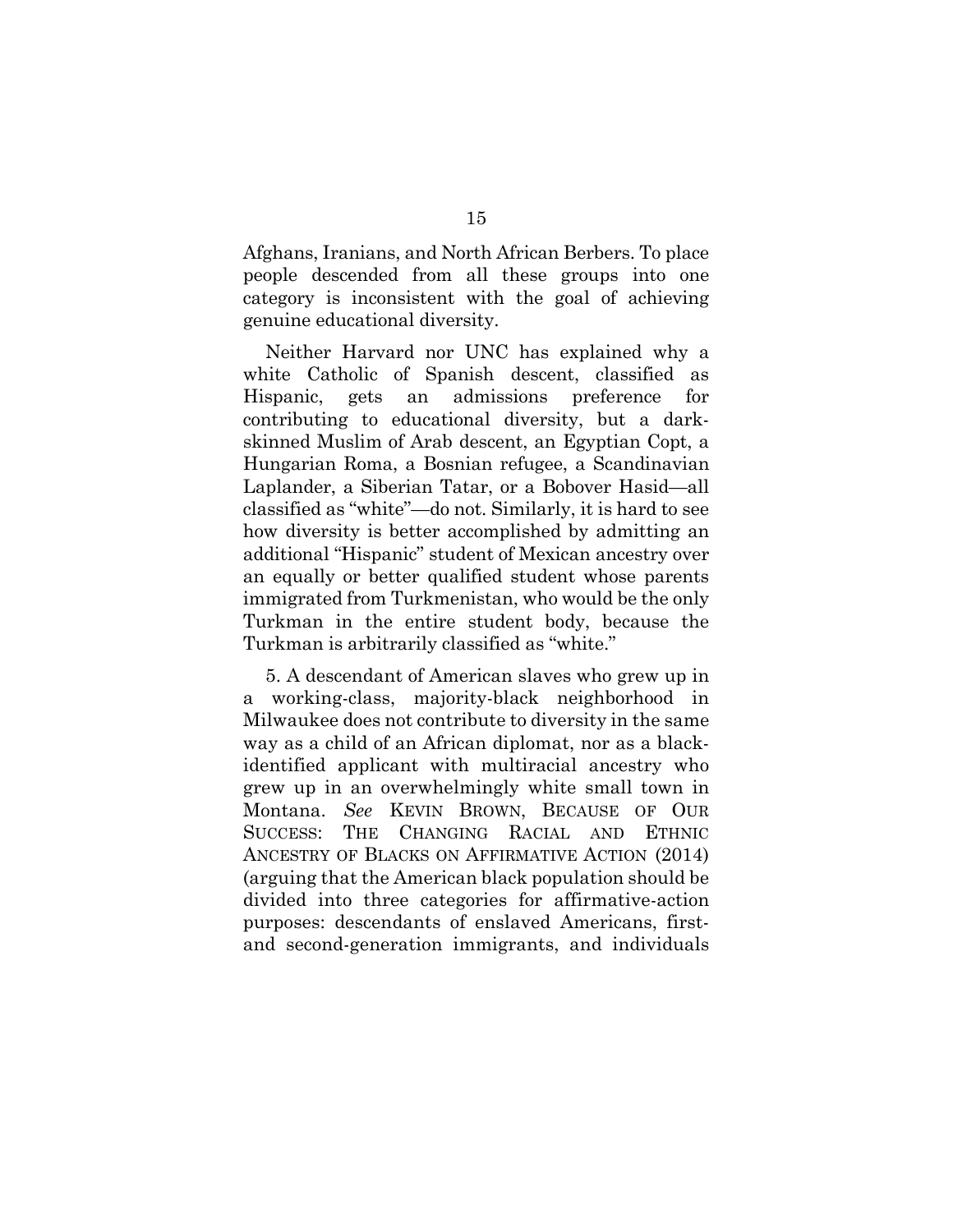with one non-black-identified parent). Yet they all fall into the same diversity category at Harvard and UNC.

6. Similarly, the experiences of a Navajo Indian who grew up on the tribe's reservation in Arizona are quite different from those of a person with one-sixty-fourth Cherokee ancestry and a European surname whose appearance and life are indistinguishable from his "white" neighbors' except that he has inherited tribal membership. *See* Grant D. Crawford, *Cherokee Citizenship Determined by Dawes Rolls, Not DNA*, TAHLEQUAH DAILY PRESS (Nov. 2, 2018), perma.cc/ 2YHB-KT8E (explaining that the Cherokee Nation does not have a "blood quantum" and citizenship is "based on a person's ability to trace his or her ancestry back to the Dawes Rolls"). But again, Harvard and UNC put both applicants in the same diversity category, so long as they both check the Native American box.

\* \* \*

The racial and ethnic categories that Harvard, UNC, and universities across the country use in their admissions policies were created by executive-branch bureaucrats who specifically warned that they were not scientific or anthropological in nature and should not be used to determine eligibility for benefits in raceconscious policies. The categories are imprecise, over and underinclusive, and are not narrowly tailored to achieve educationally beneficial diversity. The Court should overturn *Grutter* and hold that this arbitrary system of racial and ethnic classification cannot be used to determine our children's destiny.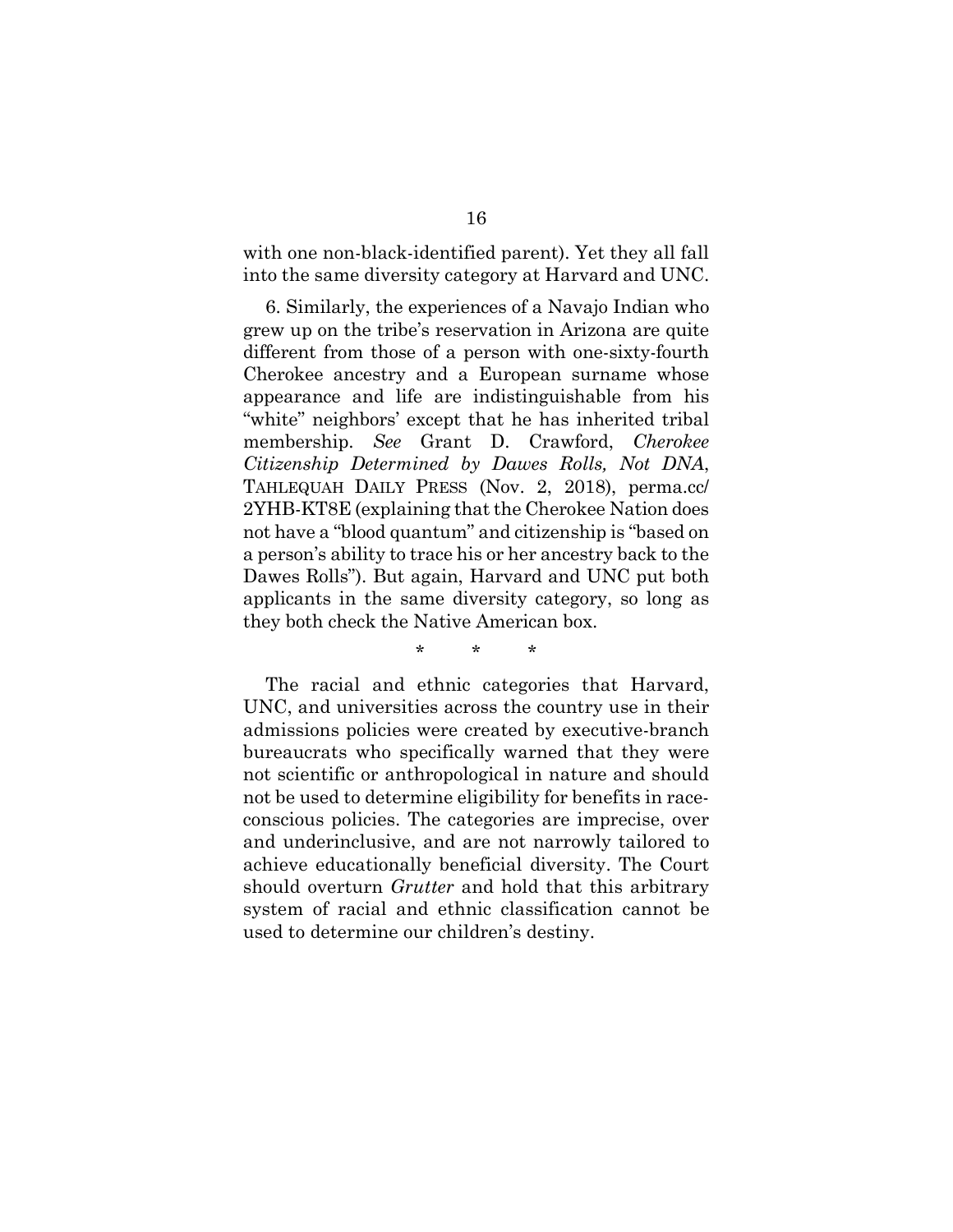### <span id="page-25-0"></span>II. **An Admissions System that Relies on Self-Identified Race is Inherently Flawed and Unreliable**

Harvard and UNC presented no evidence that they attempt to verify an applicant's self-identified race. *Cf.* Transcript of Oral Argument at 33, *Fisher v. Univ. of Tex. at Austin*, 570 U.S. 297 (2013) (No. 11-345) ("CHIEF JUSTICE ROBERTS: You don't check, in any way, the racial identification? MR. GARRE: We do not, Your Honor, and no college in America, the Ivy Leagues, the Little Ivy Leagues, that I'm aware of.").

The problem with relying on self-identification is that it invariably results in inaccuracies and disparate treatment of similarly situated applicants. This is due to fraudulent and exaggerated claims of minority ancestry, confusion about how to self-identify, and inconsistent classification of multiracial applicants.

Examples of fraud and exaggeration can be seen in cases adjudicating dubious claims of minority status. *See, e.g.*, *Orion Ins. Grp. v. Wash. State Office of Minority & Women Bus. Enters.*, No. 16-5582, 2017 WL 3387344, at \*8 (W.D. Wash. Aug. 7, 2017), *aff'd*, 754 F. App'x 556 (9th Cir. 2018) (per curiam) (rejecting minority status for a person who presented DNA evidence showing he was 4% Sub-Saharan African and 6% Native American); *Malone v. Civil Serv. Comm'n*, 646 N.E.2d 150, 151–52 (Mass. App. Ct. 1995) (summarizing proceeding in which twin brothers were found to have "willfully and falsely" identified as black to receive appointments as firefighters); *Lagrua v. Ward*, 519 N.Y.S.2d 98, 99 (N.Y. Sup. Ct. 1987) (holding that a police officer with a mother from Gibraltar was not Hispanic).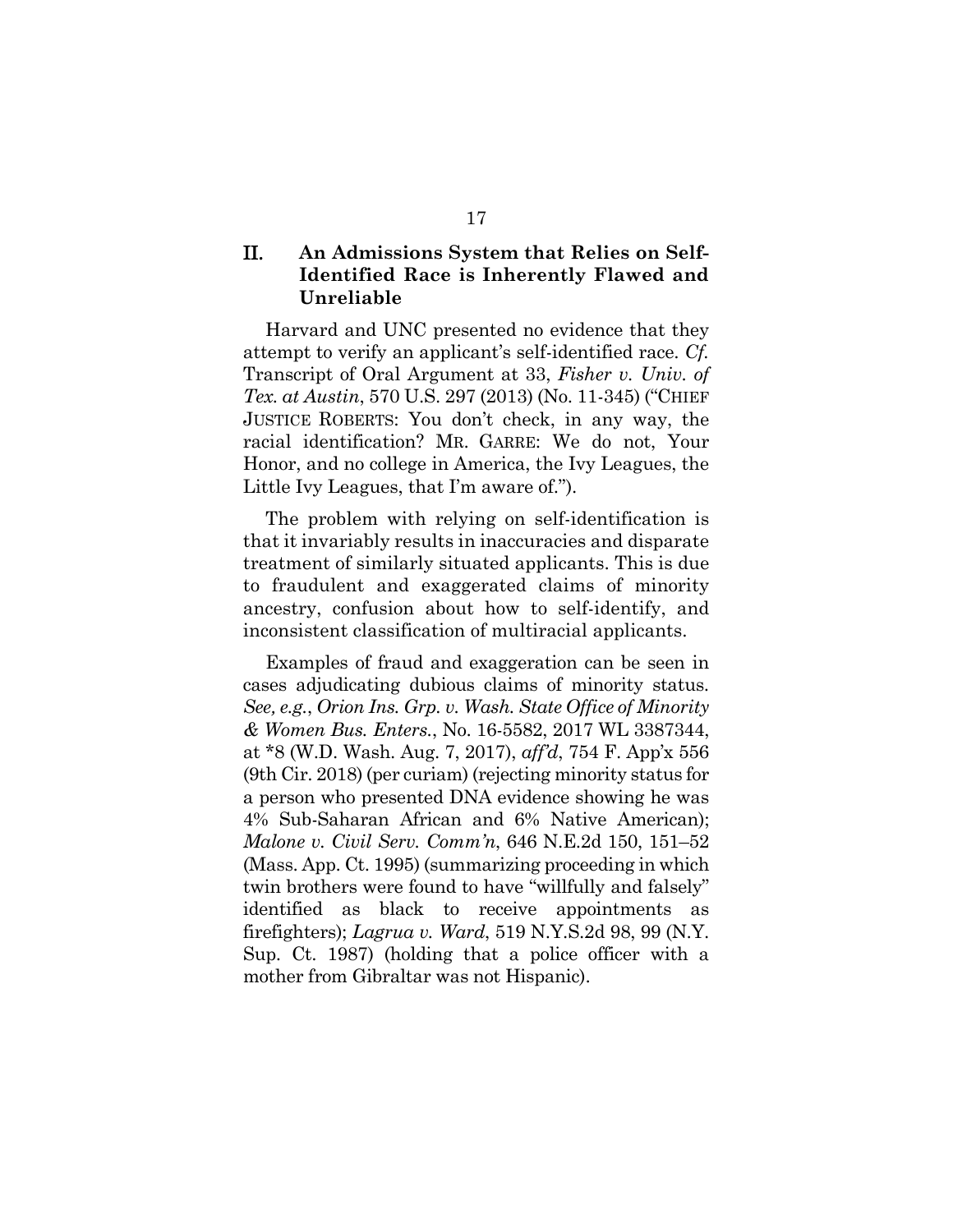Fraudulent claims of Native American identity have been so rampant in law-school admissions that the American Bar Association passed a resolution urging law schools to require proof of tribal citizenship or other evidence of Native American identity for admissions. *See* House of Delegates Resolution No. 102, ABA (Aug. 8–9, 2011), perma.cc/PGY4-NXM7 (urging law schools to address the "large systemic problem" of "providing false information about being Native American on law school applications").

A George Washington University professor, Jessica Krug, recently revealed that she fraudulently adopted a black identity to build a career as a scholar of African history. *See* Leah Asmelash, *A White Professor Says She Has Been Pretending to be Black for Her Entire Professional Career*, CNN (Sept. 4, 2020), perma.cc/ 4878-UGN7; *cf.* THE RACHEL DIVIDE (Netflix 2018) (telling the story of Rachel Dolezal, an Africana Studies instructor at Eastern Washington University who fraudulently claimed to be black).

Particularly relevant to the lawsuit against Harvard, Asian college applicants frequently conceal their race to avoid discrimination. *See, e.g.*, Aaron Mak, *The Price of Admission*, SLATE (Dec. 5, 2017), perma.cc/EP9A-XU2S ("I avoided participating in the future doctors' association, ping-pong club, the robotics team, and the Asian culture group. I quit piano, viewing the instrument as a totem of my race's overeager striving in America. . . . I dropped [Mandarin] a few weeks in. . . . I didn't want *Mandarin* on my transcript and as a second language on my application, which I feared could be a red flag for the admissions committee.");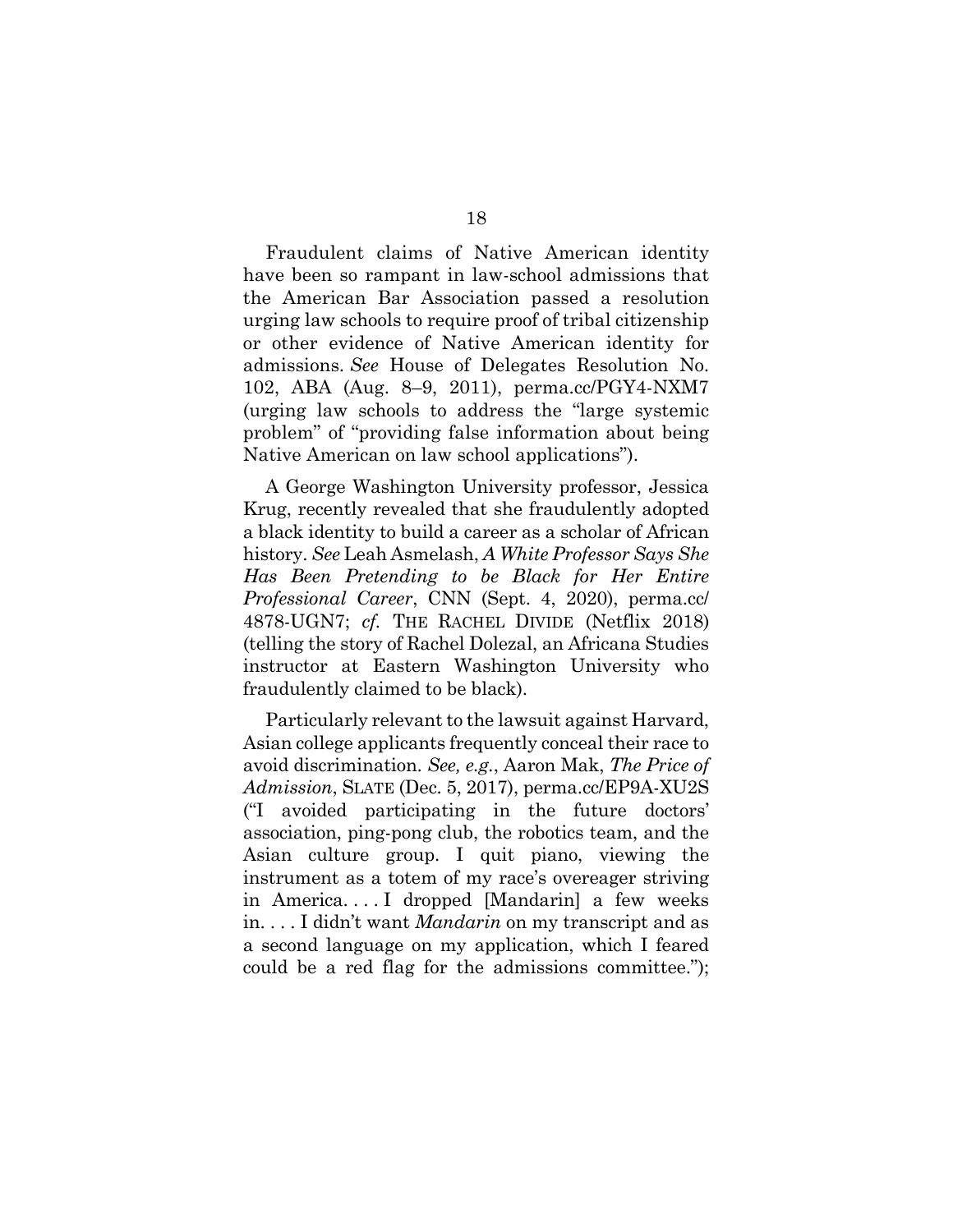Jesse Washington, Associated Press, *Asian-Americans Fight Stereotypes Getting Into College*, HOUSTON CHRON. (Dec. 3, 2011), perma.cc/C3QR-F3DC ("Ethnically, she considers herself half Taiwanese and half Norwegian. But when applying to Harvard, [she] checked only one box for her race: white.").

Even the good-faith efforts of applicants to honestly report their race will inevitably result in inaccuracies due to confusion about how to self-identify. The popularity of genetic tests such as Ancestry.com, 23andMe, and MyHeritage has shown that many Americans are uncertain about their ancestry. *See* Nikki Graf, *Mail-In DNA Test Results Bring Surprises About Family History for Many Users*, PEW RESEARCH CTR. (Aug. 6, 2019), perma.cc/YR5M-8DGB ("About four-in-ten (38%) say they were surprised by what their DNA test results showed about what countries or continents their ancestors came from, while 27% express surprise at what these results indicated about their ancestors' racial or ethnic background."). Every Census, millions of Americans change their racial or ethnic identity. *See* D'vera Cohn, *Millions of Americans Changed Their Racial or Ethnic Identity from One Census to the Next*, PEW RESEARCH CTR. (May 5, 2014), perma.cc/A2F3-KWNF ("People of every race or ethnicity group altered their categories on the census form . . . .").

A system of self-identification also has no way of ensuring consistent treatment of multiracial applicants. As Judge Danny Boggs once observed: "A child might be born who would, in today's conventional terms, be held to be one-half Chinese, one-fourth Eastern-European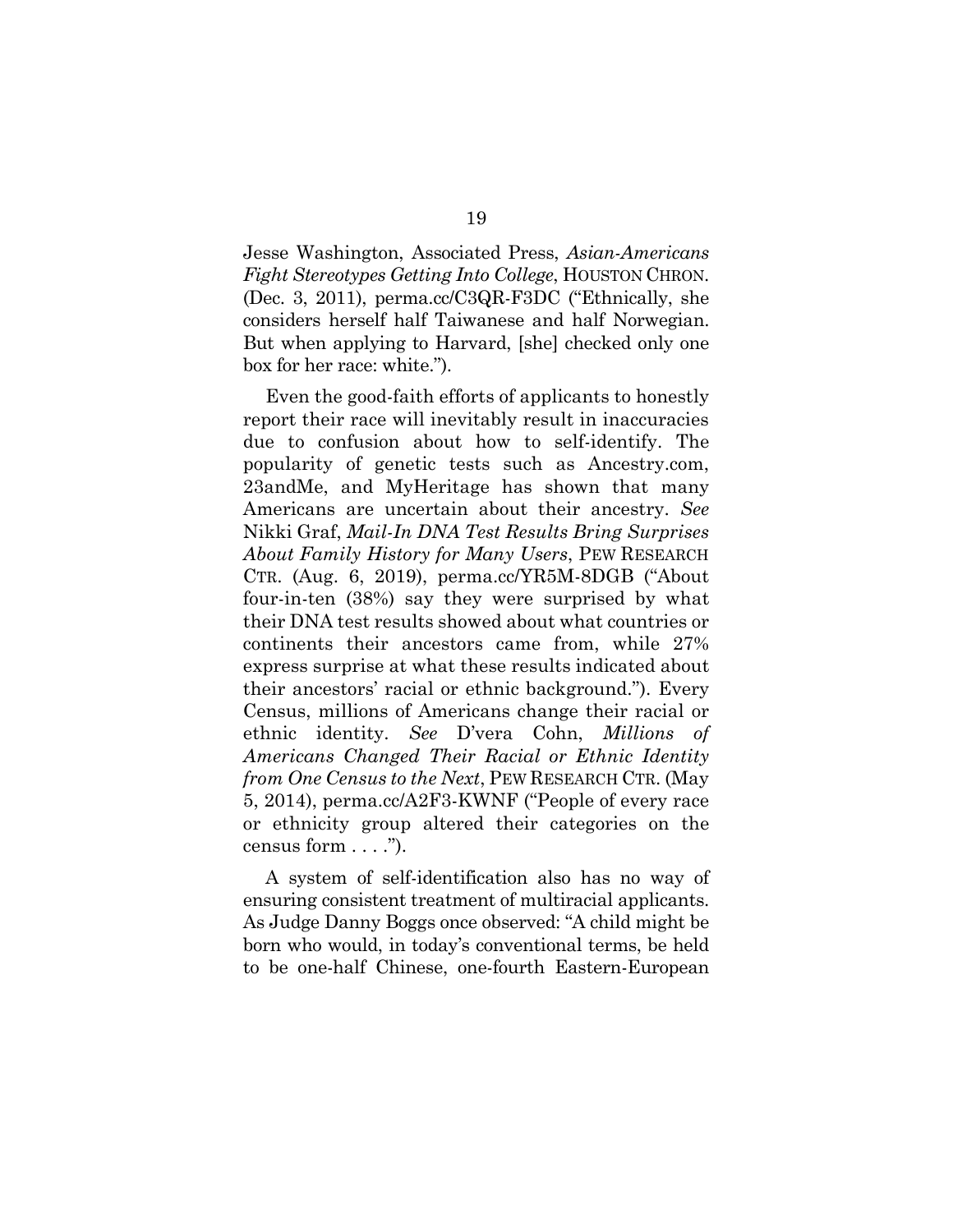Jewish, one-eighth Hispanic (Cuban), and one-eighth general North European, mostly Scots-Irish." *BAMN v. Regents of the Univ. of Mich.*, 701 F.3d 466, 493 (6th Cir. 2012) (en banc) (Boggs, J., dissenting), *rev'd*, *Schuette v. BAMN*, 572 U.S. 291 (2014). Suppose that child applied to Harvard, identified as Hispanic, and received a racebased advantage. Now suppose that child's younger sibling applied to Harvard, identified as Asian, and received a race-based penalty. Even though the two siblings have the same ancestry and grew up in the same family, their different (legitimate) self-identifications would result in vastly different chances of admission.

The reason universities rely on self-identification is that any test for verifying an applicant's racial identity would necessarily be arbitrary. A bright-line rule based on genetic testing would be reminiscent of the sordid criteria once used to implement segregation. *See Plessy v. Ferguson*, 163 U.S. 537, 541 (1896) (deciding the racial classification of a person who "was seven-eighths Caucasian and one-eighth African"). And an openended inquiry into applicants' appearance, upbringing, and culture would inevitably be infected by bias, stereotyping, and inconsistency as admissions officers struggled to determine which applicants qualified as "authentic" minorities. *See* Lulu Garcia-Navarro, *For Affirmative Action, Brazil Sets Up Controversial Boards to Determine Race*, NPR (Sept. 29, 2016), perma.cc/4ZUR-J5NG (noting that one Brazilian state issued guidelines about how to measure lip size, hair texture, and nose width for purposes of determining eligibility for affirmative action).